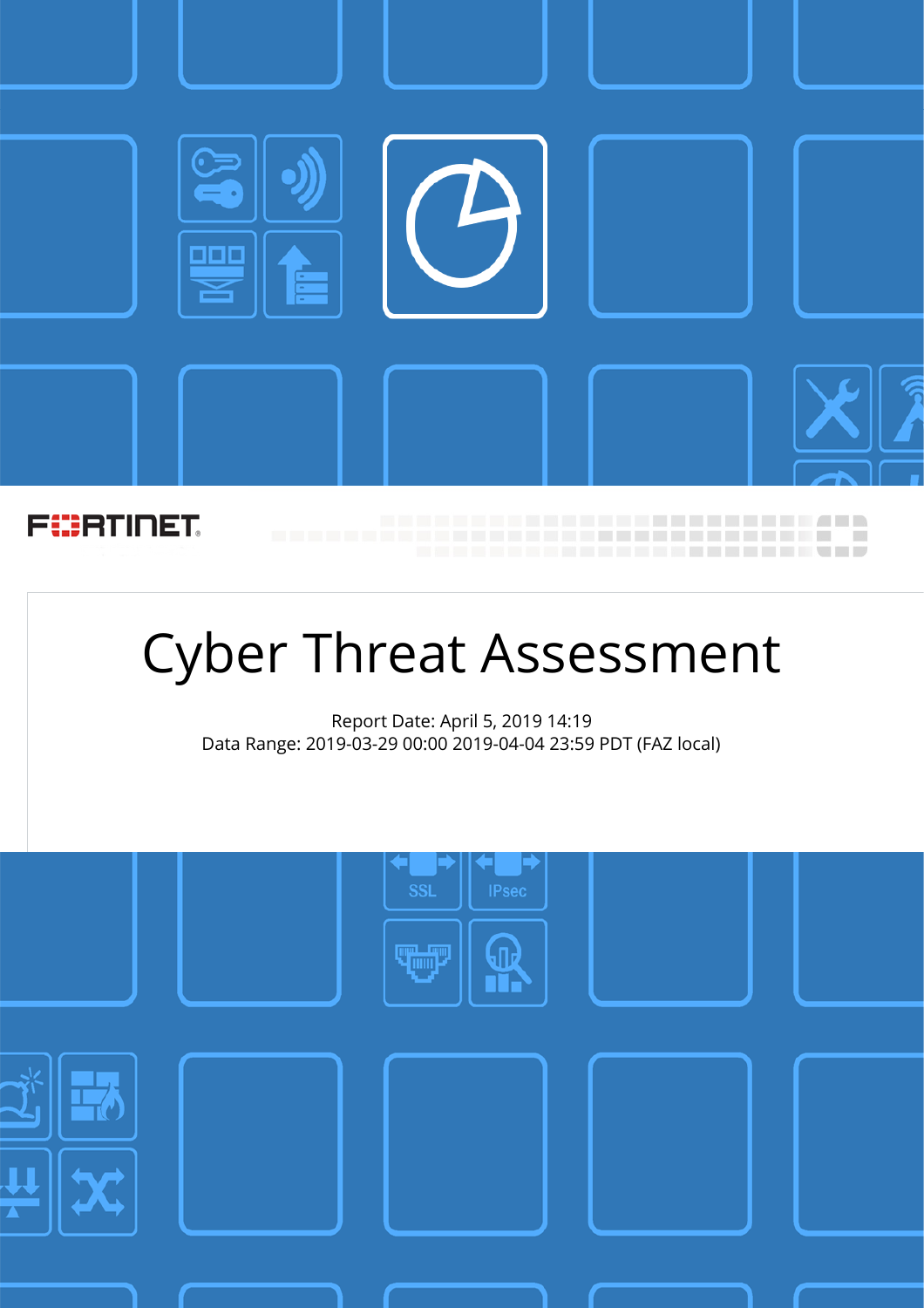### Table of Contents

| Organizational File Usage                                                                                                                                                                                                      | 3  |
|--------------------------------------------------------------------------------------------------------------------------------------------------------------------------------------------------------------------------------|----|
|                                                                                                                                                                                                                                |    |
| Breakdown of File Types                                                                                                                                                                                                        |    |
|                                                                                                                                                                                                                                |    |
| Top Sandbox-identified Malicious EXEs [11] Annual Material Machinese Annual Machinese Annual Machinese Annual M                                                                                                                |    |
|                                                                                                                                                                                                                                |    |
| <b>Recommended Actions</b>                                                                                                                                                                                                     |    |
|                                                                                                                                                                                                                                |    |
|                                                                                                                                                                                                                                |    |
|                                                                                                                                                                                                                                |    |
| Application Vulnerability Exploits [11] Application of the September 2014 of the September 2014 of the September 2014 of the September 2014 of the September 2014 of the September 2014 of the September 2014 of the September |    |
| Top Application Vulnerability Exploits Detected [111] The Content Content of Application Vulnerability Exploits Detected [11] The Content Content of Application Vulnerability Exploits Detected [11] The Content of Applicati |    |
|                                                                                                                                                                                                                                |    |
|                                                                                                                                                                                                                                |    |
|                                                                                                                                                                                                                                |    |
| Most At-Risk Devices and Hosts [11] Most and the Materian Assembly Capital At-Risk Devices and Hosts [13] Most                                                                                                                 |    |
|                                                                                                                                                                                                                                |    |
|                                                                                                                                                                                                                                |    |
|                                                                                                                                                                                                                                |    |
|                                                                                                                                                                                                                                |    |
|                                                                                                                                                                                                                                |    |
|                                                                                                                                                                                                                                |    |
|                                                                                                                                                                                                                                |    |
|                                                                                                                                                                                                                                |    |
| Cloud Usage (laaS) 11 11 11 12 12 13 13 14 14 15 16 16 17 18 17 18 17 18 17 18 17 18 17 18 17 18 17 18 17 18 1                                                                                                                 |    |
|                                                                                                                                                                                                                                |    |
|                                                                                                                                                                                                                                |    |
|                                                                                                                                                                                                                                |    |
| Top Social Media Applications [11] 12 The Contract of the Contract of the Contract of the Contract of the Contract of the Contract of the Contract of the Contract of the Contract of the Contract of the Contract of the Cont |    |
| Top Video/Audio Streaming Applications [111] The Contract Contract Contract Contract Contract Contract Contract Contract Contract Contract Contract Contract Contract Contract Contract Contract Contract Contract Contract Co |    |
|                                                                                                                                                                                                                                |    |
| Top Peer to Peer Applications [11,1,1] 12] Top Peer to Peer Applications [12] Top Peer to Peer Applications [12] Top Peer to Peer Applications [12] Top Peer to Peer Applications [12] Top Peer to Peer Applications [12] Top  |    |
|                                                                                                                                                                                                                                |    |
|                                                                                                                                                                                                                                |    |
|                                                                                                                                                                                                                                |    |
|                                                                                                                                                                                                                                |    |
| Most Visited Web Domains [11] March 1999 March 1999 March 1999 March 1999 March 1999 March 1999 March 1999 March 1999 March 1999 March 1999 March 1999 March 1999 March 1999 March 1999 March 1999 March 1999 March 1999 March | 14 |
| Top Websites by Browsing Time [11] [12] The Contract Control of the Control of Time Area and Time Area and Tim                                                                                                                 |    |
| Network Utilization                                                                                                                                                                                                            | 16 |
| Bandwidth                                                                                                                                                                                                                      |    |
|                                                                                                                                                                                                                                |    |
| Top Bandwidth Consuming Sources/Destinations [11] The Conservation Conservation of the Machinese Management of                                                                                                                 |    |
|                                                                                                                                                                                                                                |    |
| FortiGuard Security and Services <b>construction of the construction of the Security and Security and Services</b>                                                                                                             | 17 |
| Appendix A                                                                                                                                                                                                                     | 18 |
|                                                                                                                                                                                                                                |    |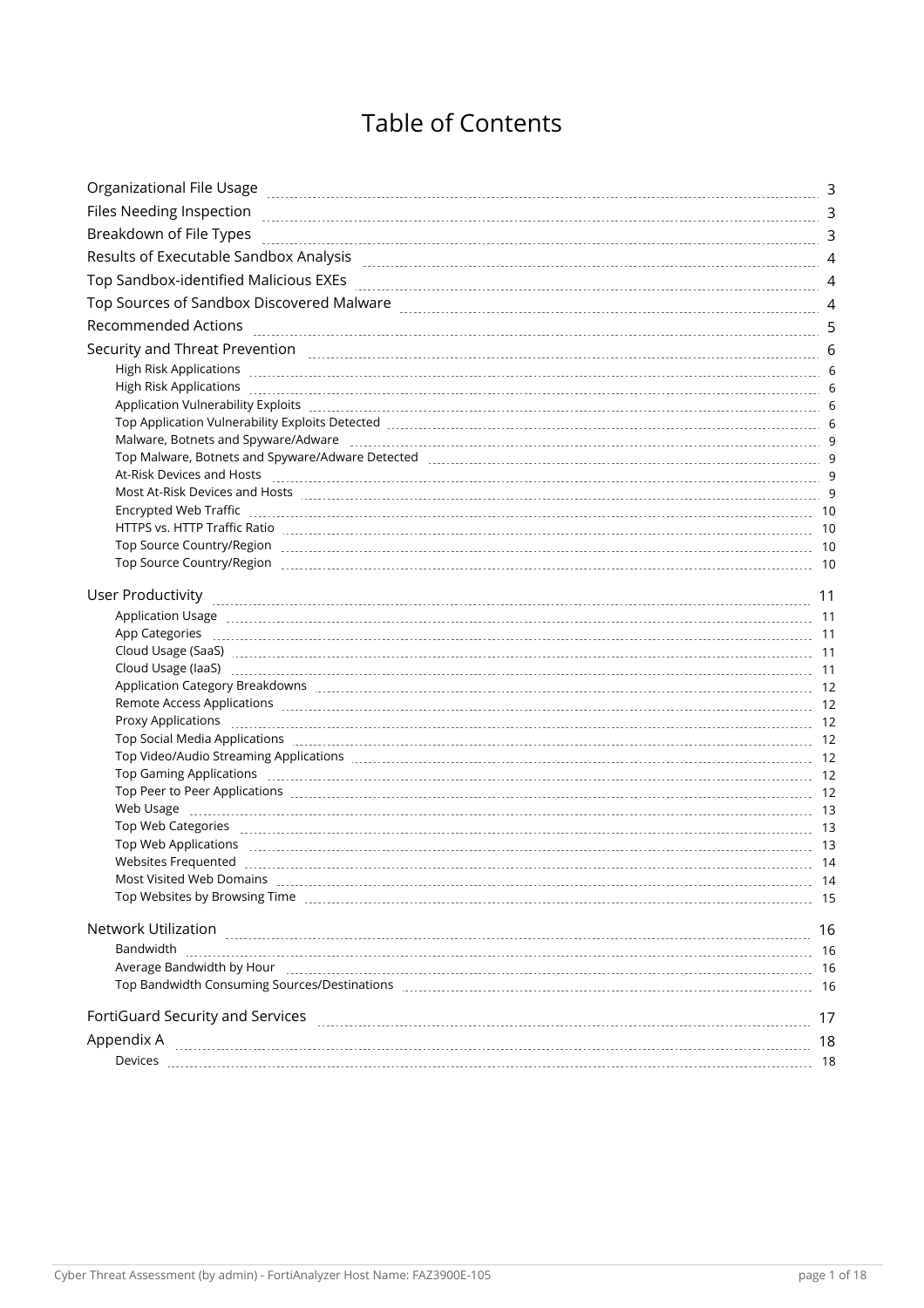### Executive Summary



## Security and Threat Prevention



#### **IPS Attacks Detected:** 76,730 **Malware/Botnets Detected:** 16 **High-Risk Applications Used:** 24 **Malicious Websites Detected:** 1

Last year, over 2,100 enterprises were breached as a result of poor internal security practices and latent vendor content security. The average cost of a corporate security breach is estimated at \$3.5 million USD and is rising at 15% year over year. Intrusions, malware/botnets and malicious applications collectively comprise a massive risk to your enterprise network. These attack mechanisms can give attackers access to your most sensitive files and database information. FortiGuard Labs mitigates these risks by providing award-winning content security and is consistently rated among industry leaders by objective third parties such as NSS Labs, VB 100 and AV Comparatives.



#### **Applications Detected:** 416 **Top Used Application:** HTTPS.BROWSER **Top Application Category: Network.Service <b>Websites Visited:** 9860 **Top Website:** fortinet-ca2.fortinet.com **Top Web Category:**

User application usage and browsing habits can not only be indicative of inefficient use of corporate resources, but can also indicate a lack of proper enforcement of corporate usage policies. Most enterprises recognize that personal use of corporate resources is acceptable. But there are many grey areas that businesses must keep a close eye on including: use of proxy avoidance/peer to peer applications, inappropriate web browsing, phishing websites, and potentially illegal activity - all of which expose your company to undue liability and potential damages. With over 5,800 application control rules and 250 million categorized websites, FortiGuard Labs provides telemetry that FortiOS uses to keep your business running effectively.





**Total Bandwidth:** 4751159077954 **Top Host by Bandwidth:** 172.16.92.197

Performance effectiveness is an often undervalued aspect of security devices, but firewalls must keep up with the line speeds that today's next generation switches operate at. A recent survey by Infonetics indicates that 77% of decision-makers at large organizations feel that they must upgrade their network security performance (100+ Gbps aggregate throughput) in the coming year. FortiGates leverage FortiASICs to accelerate CPU intensive functions such as packet forwarding and pattern matching. This offloading typically results in a 5-10X performance increase when measured against competitive solutions.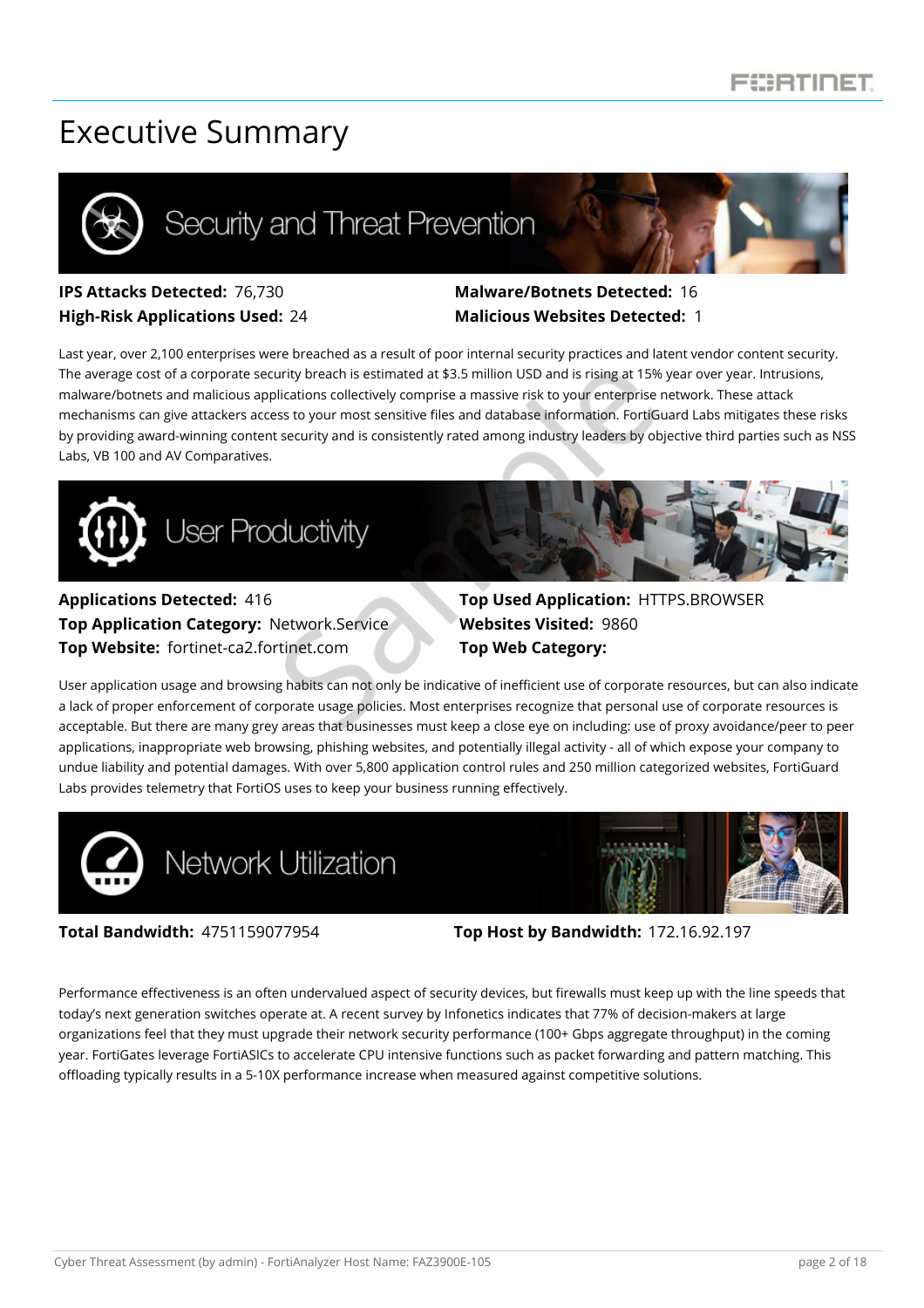## Sandbox Analysis

Today's increasingly sophisticated threats can mask their maliciousness and bypass traditional antimalware security. Conventional antimalware engines are, in the time afforded and to the certainty required, often unable to classify certain payloads as either good or bad; in fact, their intent is unknown. Sandboxing helps solve this problem – it entices unknown files to execute in a protected environment, observes its resultant behavior and classifies its risk based on that behavior. With this functionality enabled for your assessment, we have taken a closer look at files traversing your network.

### <span id="page-3-0"></span>Organizational File Usage

#### Total Files Detected ( 7055 )

During the assessment period, we monitored the total number of files that were sent across your network. These files could have been email attachments, files uploaded to file sharing services, downloads from the Internet, etc. This number will give you an idea of the sheer amount of file-based activity either inbound or outbound.

#### Subset of Files Which Could be Sent for Sandbox Inspection ( 543 )

While some file types like .png files are extremely low risk in nature, others can be executed or contain macros and other active code that could exhibit malicious behaviors. Common files types such as exe, doc, xls, and zip should be inspected for their potential to deliver threats to your network. Fortinet's sandboxing technologies can inspect more than 50 different file types even while obfuscated within multiple layers of compression.

#### <span id="page-3-1"></span>Files Needing Inspection Breakdown of File Types



<span id="page-3-2"></span>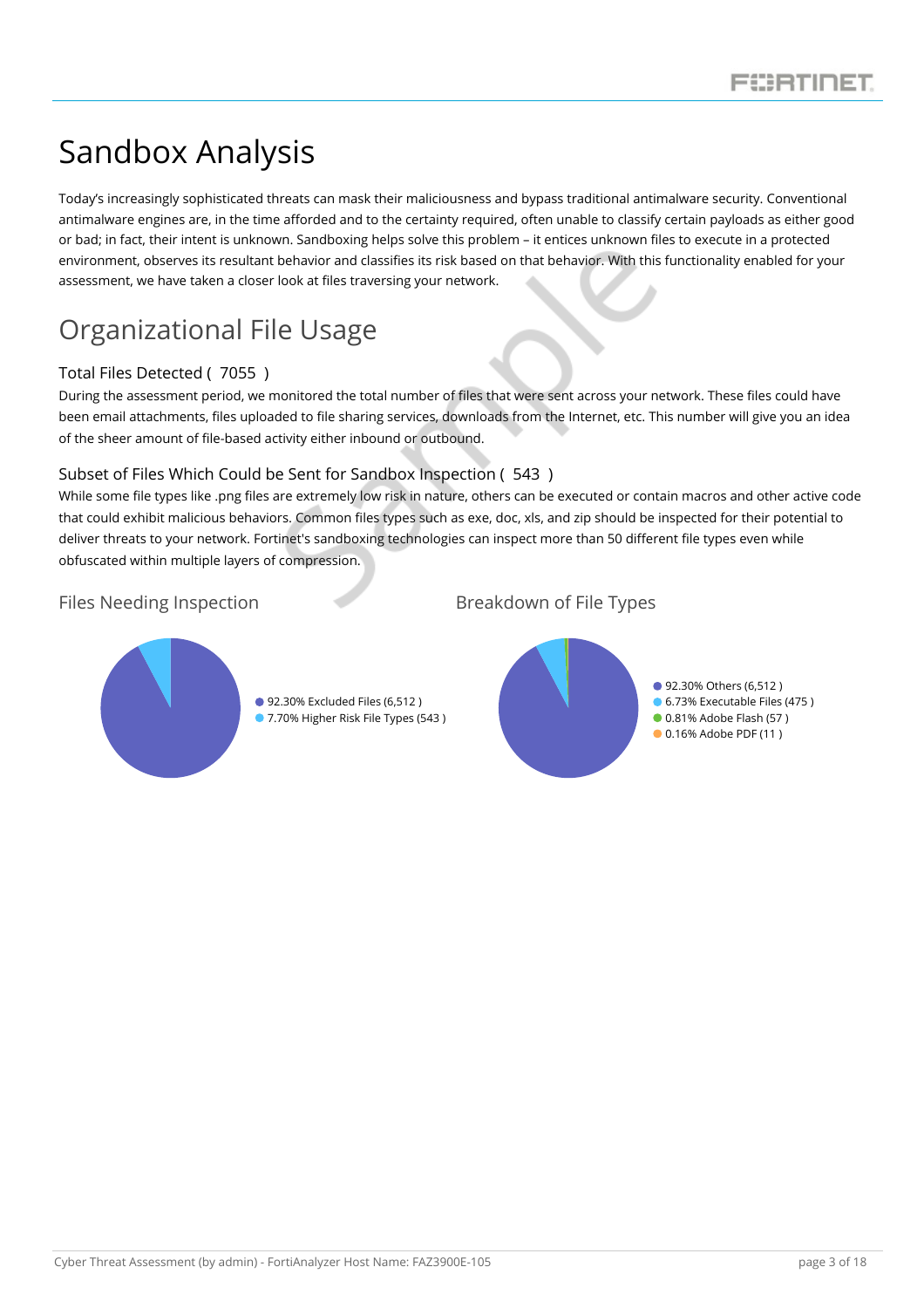### <span id="page-4-0"></span>Results of Executable Sandbox Analysis

#### Total EXE Files Analyzed ( 443 )

As a highest risk file type, we started with executables which, after a standard anti-malware check on the FortiGate, were sent to the sandbox for further inspection. The number here represents the subset of executables that were sent to the sandbox for additional scrutiny.

#### Total Malicious EXEs Found ( 0 )

Of the Total EXE Files Analyzed, certain files may have tested positive for malicious threat payloads upon further inspection. Often times this subsequent identification is due to later stage downloads or communications that are known to be malicious. This is the number of malicious files that were discovered during our executable analysis.

#### <span id="page-4-1"></span>Top Sandbox-identified Malicious EXEs

No matching log data for this report

#### <span id="page-4-2"></span>Top Sources of Sandbox Discovered Malware

No matching log data for this report

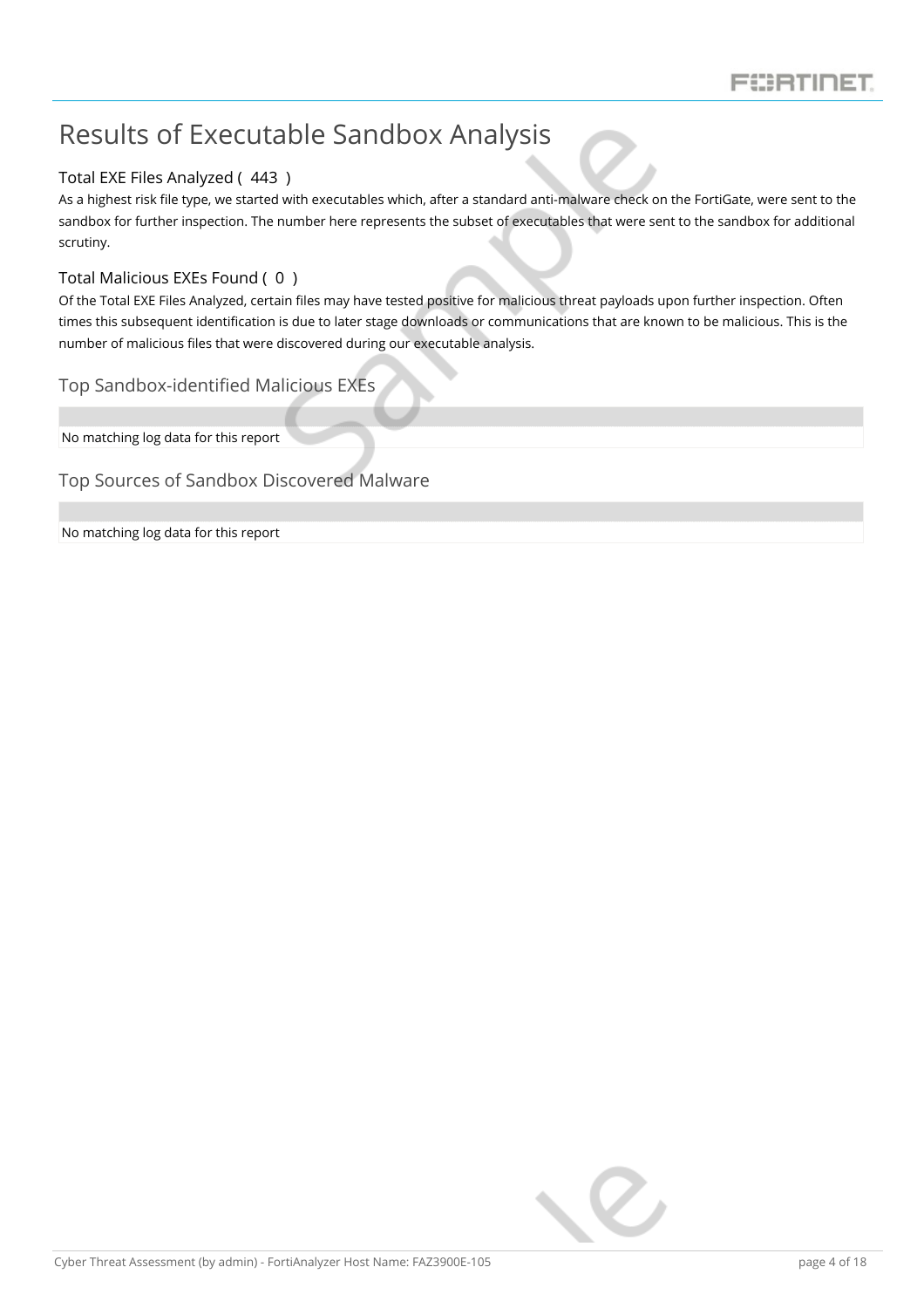### <span id="page-5-0"></span>Recommended Actions

#### Application Vulnerability Attacks Detected ( 113)

Application vulnerabilities (also known as IPS attacks) act as entry points used to bypass security infrastructure and allow attackers a foothold into your organization. These vulnerabilities are often exploited due to an overlooked update or lack of patch management process. Identification of any unpatched hosts is the key to protecting against application vulnerability attacks.

#### Malware Detected ( 13 )

Malware can take many forms: viruses, trojans, spyware/adware, etc. Any instances of malware detected moving laterally across the network could also indicate a threat vector originating from inside the organization, albeit unwittingly. Through a combination of signature and behavioral analysis, malware can usually be prevented from executing and exposing your network to malicious activity. Augmenting your network with APT/sandboxing technology (e.g. FortiSandbox) can also prevent previously unknown malware (zero-day threats) from propagating within your network.

#### Botnet Infections ( 3 )

Bots can be used for launching denial-of-service (DoS) attacks, distributing spam, spyware and adware, propagating malicious code, and harvesting confidential information which can lead to serious financial and legal consequences. Botnet infections need to be taken seriously and immediate action is required. Identify botnet infected computers and clean them up using antivirus software. Fortinet's FortiClient can be used to scan and remove botnets from the infected hosts.

#### Malicious Websites Detected ( 1 )

Malicious websites are sites known to host software/malware that is designed to covertly collect information, damage the host computer or otherwise manipulate the target machine without the user's consent. Generally visiting a malicious website is a precursor to infection and represents the initial stages of the kill chain. Blocking malicious sites and/or instructing employees not to visit/install software from unknown websites is the best form of prevention here.

#### Phishing Websites Detected ( 0 )

Similar to malicious websites, phishing websites emulate the webpages of legitimate websites in an effort to collect personal or private (logins, passwords, etc.) information from end users. Phishing websites are often linked to within unsolicited emails sent to your employees. A skeptical approach to emails asking for personal information and hovering over links to determine validity can prevent most phishing attacks.

#### Proxy Applications Detected ( 10 )

These applications are used (usually intentionally) to bypass in-place security measures. For instance, users may circumvent the firewall by disguising or encrypting external communications. In many cases, this can be considered a willful act and a violation of corporate use policies.

#### Remote Access Applications Detected ( 8 )

Remote access applications are often used to access internal hosts remotely, thus bypassing NAT or providing a secondary access path (backdoor) to internal hosts. In the worst case scenario, remote access can be used to facilitate data exfiltration and corporate espionage activity. Many times, the use of remote access is unrestricted and internal corporate use changes should be put into practice.

#### P2P and Filesharing Applications ( 5 )

These applications can be used to bypass existing content controls and lead to unauthorized data transfer and data policy violations. Policies on appropriate use of these applications need to be implemented.

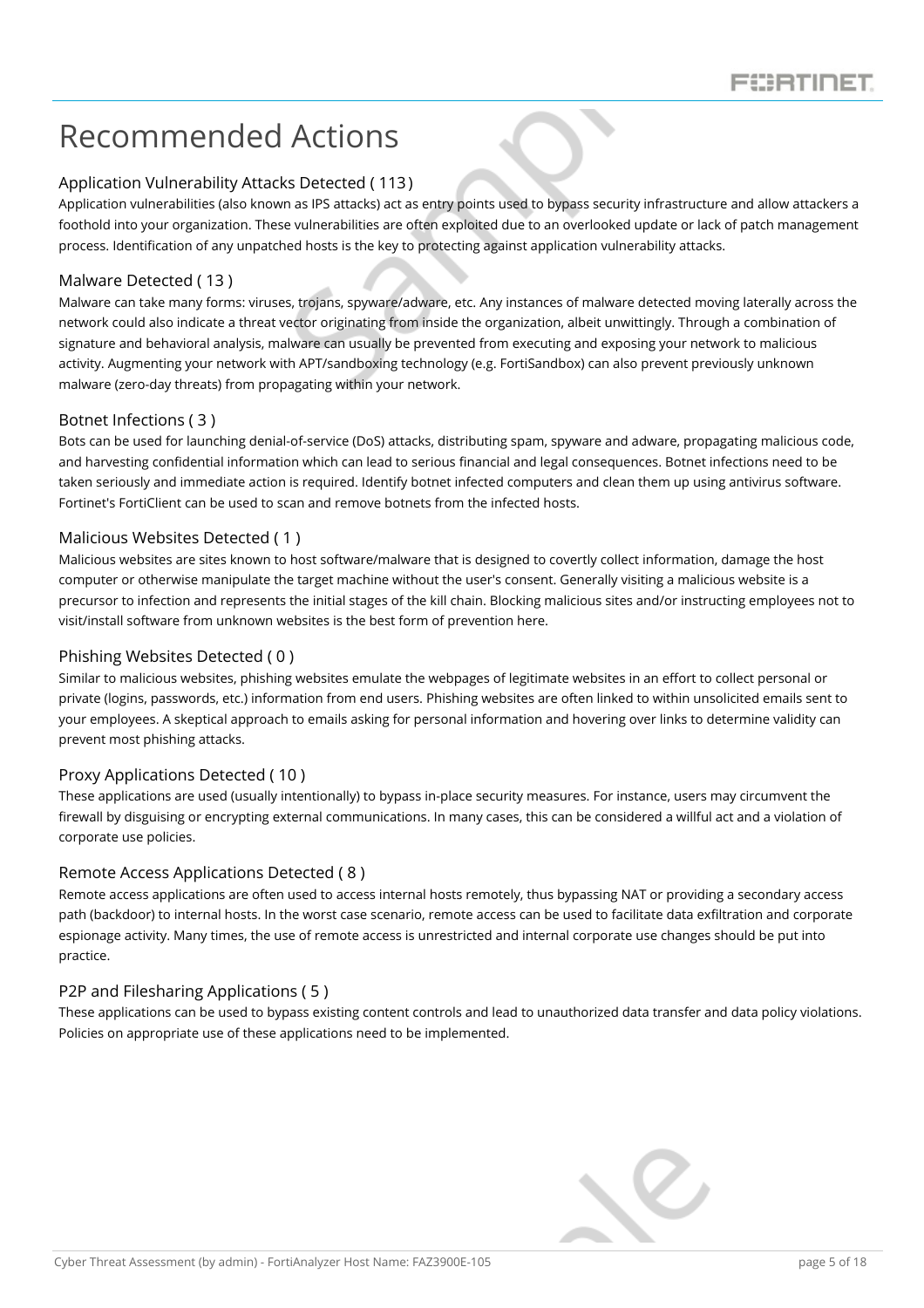## <span id="page-6-1"></span><span id="page-6-0"></span>Security and Threat Prevention High Risk Applications

The FortiGuard research team assigns a risk rating of 1 to 5 to an application based on the application behavioral characteristics. The risk rating can help administrators to identify the high risk applications quickly and make a better decision on the application control policy. Applications listed below were assigned a risk rating of 4 or higher.

#### <span id="page-6-2"></span>High Risk Applications

| <b>Risk</b>             |                         | <b>Application Name</b>               |                  | Category         | Technology       | User           | Bandwidth   | Session        |
|-------------------------|-------------------------|---------------------------------------|------------------|------------------|------------------|----------------|-------------|----------------|
| $\boxed{5}$             | И                       | Proxy.HTTP                            |                  | <b>C</b> Proxy   | Network-Protocol | 16             | 15.65 MB    | 37,310         |
| $\vert 5 \vert$         | ♨                       | Asprox.Botnet                         |                  | <b>O</b> Botnet  | Client-Server    | 1              | 100.16 KB   | 237            |
| $\sqrt{5}$              | $\overline{\phi}$       | Proxy. Websites                       | G                | Proxy            | Browser-Based    | 3              | 452.29 KB   | 180            |
| $\boxed{5}$             | $\Omega$                | Private.Tunnel                        |                  | <b>O</b> Proxy   | Client-Server    | 3              | 831.31 KB   | 140            |
| $\vert 5 \vert$         | s.VPN                   | Private.Internet.Acces <b>O</b> Proxy |                  |                  | Client-Server    | 3              | 2.53 GB     | 124            |
| $\boxed{5}$             |                         | <b>&amp;</b> KProxy                   |                  | <b>C</b> Proxy   | Browser-Based    | 1              | 1,006.87 KB | 46             |
| $\vert 5 \vert$         |                         | Ultrasurf_9.6+                        | G                | Proxy            | Client-Server    | $\overline{2}$ | 6.76 KB     | 25             |
| $\boxed{5}$             | $\circ$                 | Hotspot.Shield                        |                  | <b>C</b> Proxy   | Client-Server    | 4              | 126.59 KB   | 16             |
| $\boxed{5}$             | $\overline{\mathbf{Q}}$ | OKHTTP.Library.VPN                    |                  | <b>C</b> Proxy   | Client-Server    | 1              | 6.64 KB     | $\overline{4}$ |
| $\boxed{5}$             | ిం                      | Setup.VPN                             |                  | <b>C</b> Proxy   | Client-Server    | 1              | 45.02 KB    | $\overline{4}$ |
| $\overline{\mathbf{5}}$ | ø                       | Psiphon                               | G                | Proxy            | Client-Server    | $\mathbf{1}$   | 7.90 KB     | $\overline{2}$ |
| $\overline{4}$          | $\overline{\circ}$      | <b>Rsh</b>                            | $\frac{36}{100}$ | Remote.Access    | Client-Server    | 576            | 160.11 GB   | 3,966,965      |
| $\overline{4}$          | $\bullet$               | <b>RDP</b>                            | $\frac{1}{2}$    | Remote.Access    | Client-Server    | 587            | 1.13 GB     | 98,981         |
| $\overline{4}$          | ⊠                       | Telnet                                | $\frac{1}{2}$    | Remote.Access    | Client-Server    | 1,035          | 12.82 MB    | 8,573          |
| $\overline{4}$          | $\bullet$               | TeamViewer                            |                  | Remote.Access    | Client-Server    | 25             | 507.05 MB   | 3,245          |
| $\overline{4}$          | $\overline{\mathbf{Q}}$ | Rlogin                                | $\frac{1}{2}$    | Remote.Access    | Client-Server    | 17             | 184.88 KB   | 2,326          |
| $\overline{4}$          | VS.                     | <b>VNC</b>                            |                  | Remote.Access    | Client-Server    | 132            | 557.95 MB   | 1,199          |
| $\overline{4}$          | $\overline{\phi}$       | Rexec                                 | $\frac{3d}{4}$   | Remote.Access    | Client-Server    | 25             | 22.02 KB    | 561            |
| $\overline{4}$          | $\sqrt{6}$              | BitTorrent                            | P <sub>2P</sub>  | P <sub>2</sub> P | Peer-to-Peer     | 5              | 318.97 KB   | 259            |
| $\overline{4}$          | $\bullet$               | <b>PPTV</b>                           | P <sub>2P</sub>  | P <sub>2</sub> P | Peer-to-Peer     | 6              | 934.29 KB   | 99             |

Figure 1: Highest risk applications sorted by risk and sessions

### <span id="page-6-3"></span>Application Vulnerability Exploits

Application vulnerabilities can be exploited to compromise the security of your network. The FortiGuard research team analyzes these vulnerabilities and then develops signatures to detect them. FortiGuard currently leverages a database of more than 5,800 known application threats to detect attacks that evade traditional firewall systems. For more information on application vulnerabilities, please refer to FortiGuard at: [http://www.fortiguard.com/intrusion.](http://www.fortiguard.com/intrusion)

#### <span id="page-6-4"></span>Top Application Vulnerability Exploits Detected

|                 | Severity Threat Name                                                                         | Type | CVE-ID                               | Victim | Source | Count |
|-----------------|----------------------------------------------------------------------------------------------|------|--------------------------------------|--------|--------|-------|
| 5               | Primetek.Primefaces.5 Code Injection<br>.Remote.Code.Execution                               |      |                                      | 86     |        | 4,092 |
| $\boxed{5}$     | Apache.Struts.2.Jakart Code Injection<br>a.Multipart.Parser.Code.E<br>xecution               |      | CVE-2017-5638                        | 87     | 4      | 2.962 |
| $5\overline{5}$ | <b>&amp;</b> Oracle.WebLogic.Serv Code Injection<br>er.wls-wsat.Component.C<br>ode.Injection |      | CVE-2017-3506, CVE-20 86<br>17-10271 |        |        | 1,781 |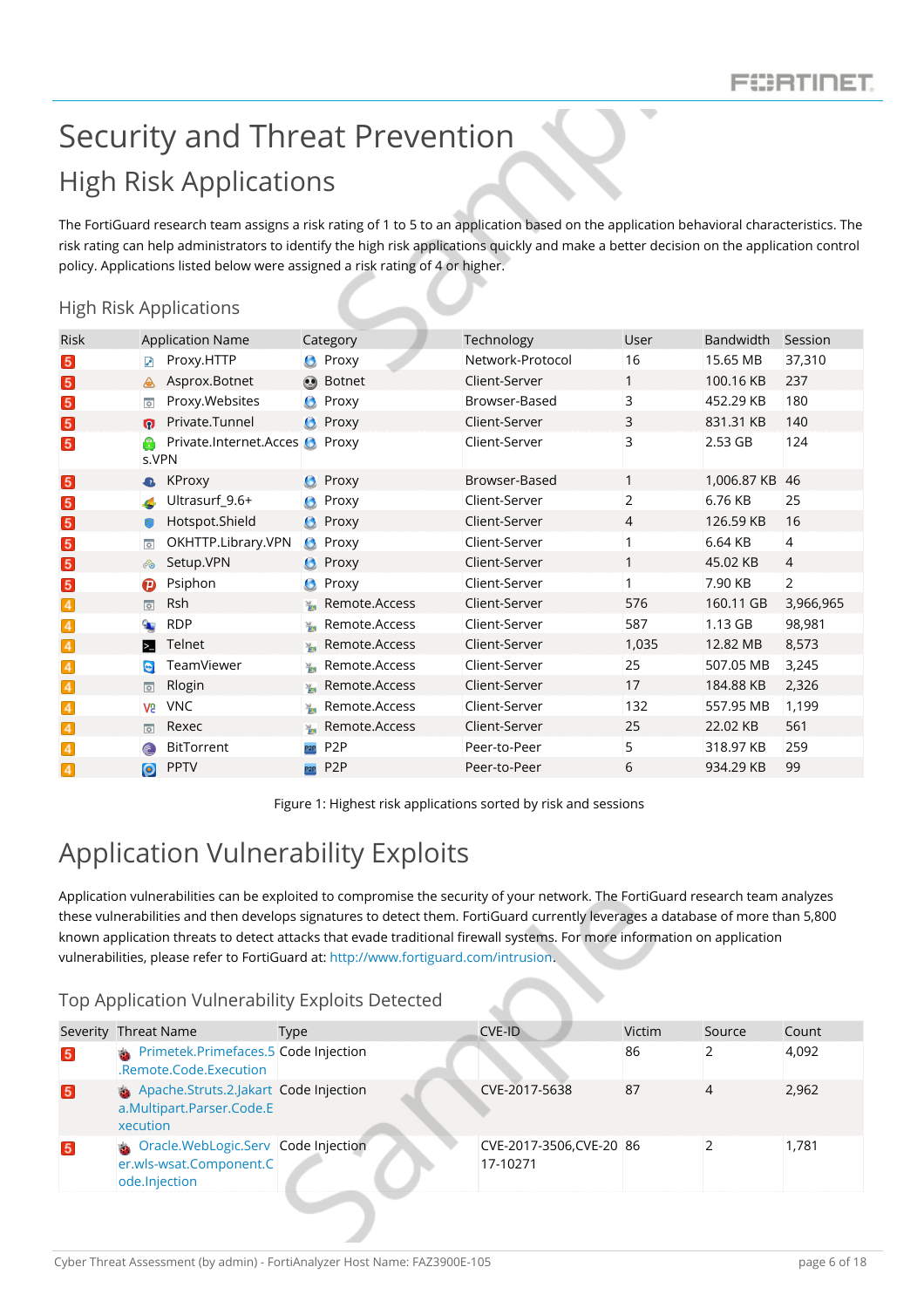### **FORTIFIET**

|                 | Severity Threat Name                                                                             | <b>Type</b> | CVE-ID                                                                                                                                                                                                                                                  | Victim | Source         | Count |
|-----------------|--------------------------------------------------------------------------------------------------|-------------|---------------------------------------------------------------------------------------------------------------------------------------------------------------------------------------------------------------------------------------------------------|--------|----------------|-------|
| 5               | Apache.Struts.2.REST. Code Injection<br>Plugin.Remote.Code.Exec<br>ution                         |             | CVE-2016-4438, CVE-20 85<br>17-12611                                                                                                                                                                                                                    |        | 2              | 1,700 |
| 5               | Apache.Struts.2.OGNL Other<br>.Script.Injection                                                  |             | CVE-2012-0391, CVE-20 86<br>12-0393, CVE-2012-039<br>4, CVE-2013-1966, CVE-<br>2013-2115, CVE-2018-1<br>1776                                                                                                                                            |        | $\overline{2}$ | 1,209 |
| $\vert 5 \vert$ | Cisco.IOS.HTTP.Remot Improper Authentication<br>e.Command.Execution                              |             | CVE-2000-0984, CVE-20 87<br>01-0537                                                                                                                                                                                                                     |        | 3              | 491   |
| $\vert 5 \vert$ | ThinkPHP.Controller.P Code Injection<br>arameter.Remote.Code.E<br>xecution                       |             | CVE-2019-9082, CVE-20 87<br>18-20062                                                                                                                                                                                                                    |        | $\overline{7}$ | 321   |
| $\sqrt{5}$      | SWEditServlet.Directo Path Traversal<br>ryTraversal                                              |             | CVE-2001-0555                                                                                                                                                                                                                                           | 86     | $\overline{2}$ | 310   |
| $\boxed{5}$     | Necurs.Botnet                                                                                    |             |                                                                                                                                                                                                                                                         | 86     | 2              | 293   |
| 5               | TFTP.Server.Buffer.Ov Buffer Errors<br>erflow                                                    |             | CVE-2005-1812, CVE-20 3<br>08-1610, CVE-2008-161<br>1, CVE-2010-2310                                                                                                                                                                                    |        | 1              | 243   |
| $\boxed{5}$     | <b>S</b> Ikonboard.Illegal.Cook Code Injection<br>ie.Language.Command.E<br>xecution              |             | CVE-2001-0236                                                                                                                                                                                                                                           | 86     | $\overline{2}$ | 187   |
| $\boxed{5}$     | <b>Adobe.Flash.newfunct Other</b><br>ion.Handling.Code.Execut<br>ion                             |             | CVE-2010-1285, CVE-20 1<br>10-1297                                                                                                                                                                                                                      |        | 1              | 173   |
| $\vert 5 \vert$ | Adobe.Coldfusion.Bla Code Injection<br>zeDS.Java.Object.Deserial<br>ization                      |             | CVE-2017-3066                                                                                                                                                                                                                                           | 84     | 3              | 170   |
| $\boxed{5}$     | Apache.Commons.Col OS Command Injection<br>lection.InvokerTransform<br>er.Code.Execution         |             | CVE-2015-4852, CVE-20 86<br>15-6420, CVE-2015-655<br>5, CVE-2015-6576, CVE-<br>2016-0788, CVE-2016-3<br>427, CVE-2016-3510, CV<br>E-2016-3642, CVE-2016<br>-4385, CVE-2016-8735,<br>CVE-2016-9498, CVE-20<br>17-5645, CVE-2017-579<br>2, CVE-2018-10611 |        | 2              | 167   |
| $\boxed{5}$     | Accellion.FTA.Cookie.I Information Disclosure<br>nformation.Disclosure                           |             | CVE-2015-2856                                                                                                                                                                                                                                           | 86     | 2              | 159   |
| $\sqrt{5}$      | doomlal.com_fields.SQ SQL Injection<br>L.Injection                                               |             | CVE-2017-8917                                                                                                                                                                                                                                           | 86     | 2              | 157   |
| $\boxed{5}$     | <b>S</b> Drupal.Core.Form.Ren OS Command Injection<br>dering.Component.Remo<br>te.Code.Execution |             | CVE-2018-7600                                                                                                                                                                                                                                           | 85     | $\overline{2}$ | 156   |
| $\boxed{5}$     | Palo.Alto.Networks.Fir Improper Authentication<br>ewall.Web.Interface.Rem<br>ote.Code.Execution  |             | CVE-2017-15944                                                                                                                                                                                                                                          | 86     | 2              | 156   |
| 5 <sub>5</sub>  | <b>HTTP.Chunk.Overflow Numeric Errors</b>                                                        |             | CVE-2002-0392, CVE-20 86<br>09-0086, CVE-2009-212<br>1, CVE-2012-3544, CVE-<br>2013-1091, CVE-2013-2<br>028                                                                                                                                             |        | $\overline{2}$ | 150   |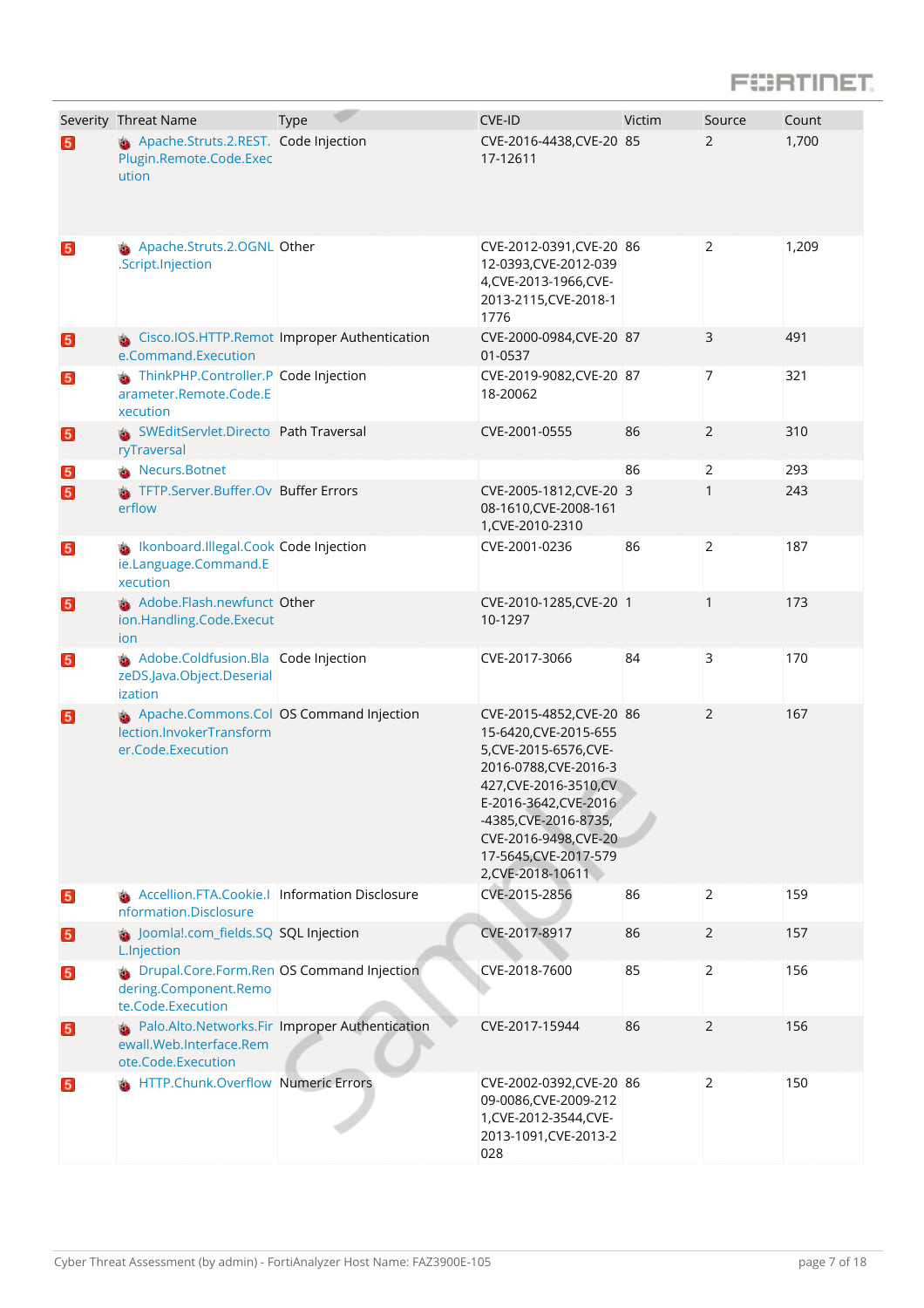### **FORTIDET**

|                | Severity Threat Name                                                           | <b>Type</b>                                     | CVE-ID                                                                                                      | Victim | Source         | Count |
|----------------|--------------------------------------------------------------------------------|-------------------------------------------------|-------------------------------------------------------------------------------------------------------------|--------|----------------|-------|
| 5 <sub>5</sub> | Bash.Function.Definiti OS Command Injection<br>ons.Remote.Code.Executi<br>on   |                                                 | CVE-2014-6271, CVE-20 50<br>14-6277, CVE-2014-627<br>8, CVE-2014-7169, CVE-<br>2014-7186, CVE-2014-7<br>187 |        | 2              | 117   |
| 5              | IBM.Rational.ClearQu SQL Injection<br>est.Username.Parameter.<br>SQL.Injection |                                                 | CVE-2007-4368                                                                                               | 23     |                | 62    |
| 5 <sup>1</sup> | HTTP.Negative.Conten Numeric Errors<br>t.Length                                |                                                 | CVE-2011-3491                                                                                               | 49     | $\mathcal{P}$  | 49    |
| 5              | <b>S</b> OpenSSL.TLS.Heartbe<br>at.Information.Disclosure<br>.Custom-test      |                                                 |                                                                                                             | 3      | 3              | 26    |
| 5              | Handler.Code.Execution                                                         | MS.SMB2.Negotiation. Resource Management Errors | CVE-2009-2532, CVE-20 15<br>09-3103                                                                         |        | $\overline{2}$ | 15    |
| 5              | TorrentLocker.Botnet                                                           |                                                 |                                                                                                             |        | 1              | 7     |

Figure 2: Top vulnerabilities identified, sorted by severity and count

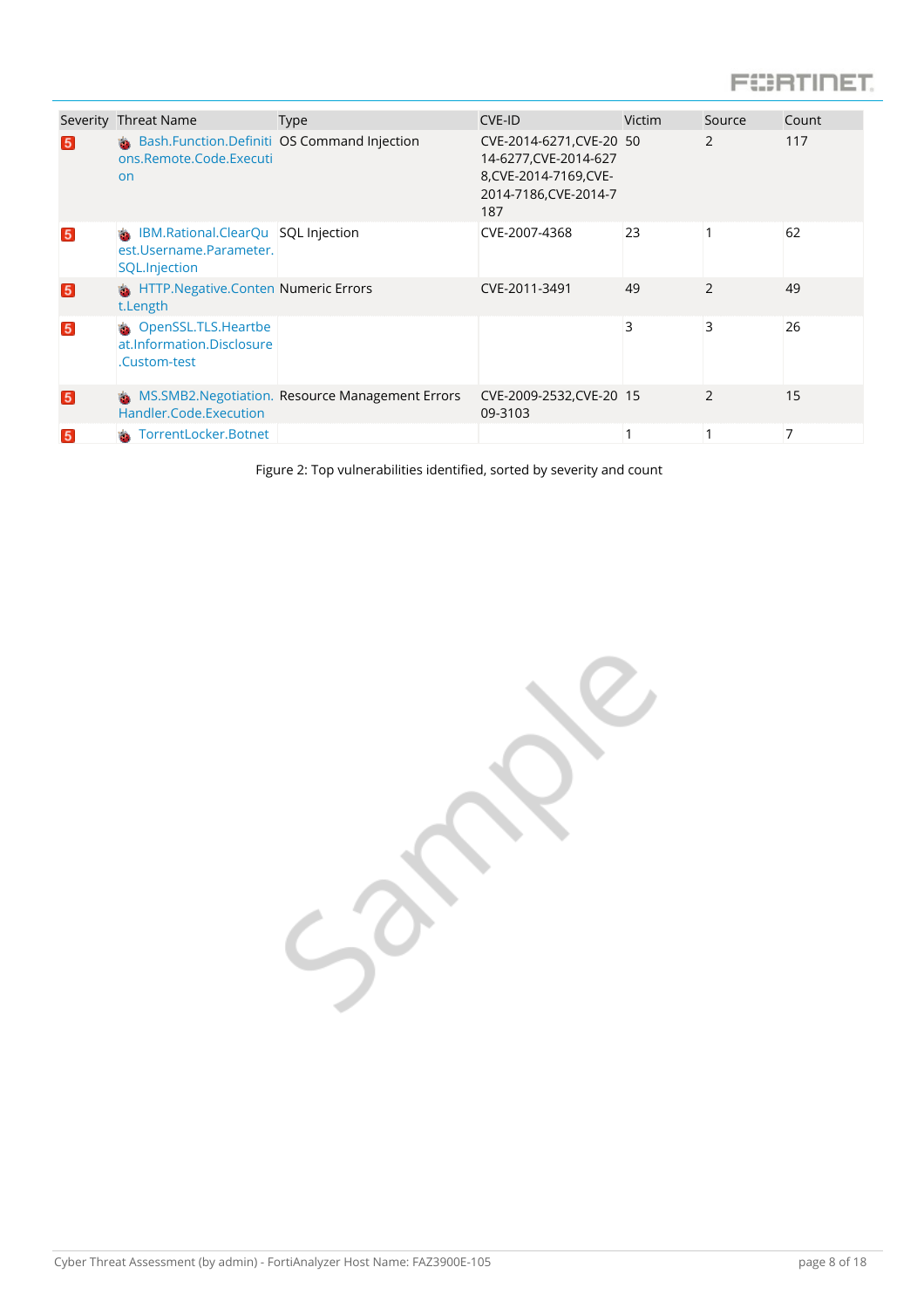### <span id="page-9-0"></span>Malware, Botnets and Spyware/Adware

There are numerous channels that cybercriminals use to distribute malware. Most common methods motivate users to open an infected file in an email attachment, download an infected file, or click on a link leading to a malicious site. During the security assessment, Fortinet identified a number of malware and botnet-related events which indicate malicious file downloads or connections to botnet command and control sites.

#### <span id="page-9-1"></span>Top Malware, Botnets and Spyware/Adware Detected

| Malware Name   | <b>Type</b> | Application   | Victim | Source | Count |
|----------------|-------------|---------------|--------|--------|-------|
| Necurs.Botnet  | Virus       | <b>HTTP</b>   | 86     |        | 293   |
| Asprox.Botnet  | Botnet C&C  | Asprox.Botnet | 28     |        | 209   |
| etdb test file | Virus       | <b>FTP</b>    |        |        | 183   |

Figure 3: Common Malware, Botnets, Spyware and Adware detected

### <span id="page-9-2"></span>At-Risk Devices and Hosts

Based on the types of activity exhibited by an individual host, we can approximate the trustworthiness of each individual client. This client reputation is based on key factors such as websites browsed, applications used and inbound/outbound destinations utilized. Ultimately, we can create an overall threat score by looking at the aggregated activity used by each individual host.

#### <span id="page-9-3"></span>Most At-Risk Devices and Hosts

| <b>Scores</b> |               |
|---------------|---------------|
|               | 3,346,499,465 |
|               | 12,113,065    |
|               | 7,817,920     |
|               | 7,507,790     |
|               | 6,754,785     |
|               | 5,532,915     |
|               | 5,199,905     |
|               | 5,177,990     |
|               | 5,175,430     |
|               | 5,162,805     |
|               |               |

Figure 4: These devices should be audited for malware and intrusion susceptibility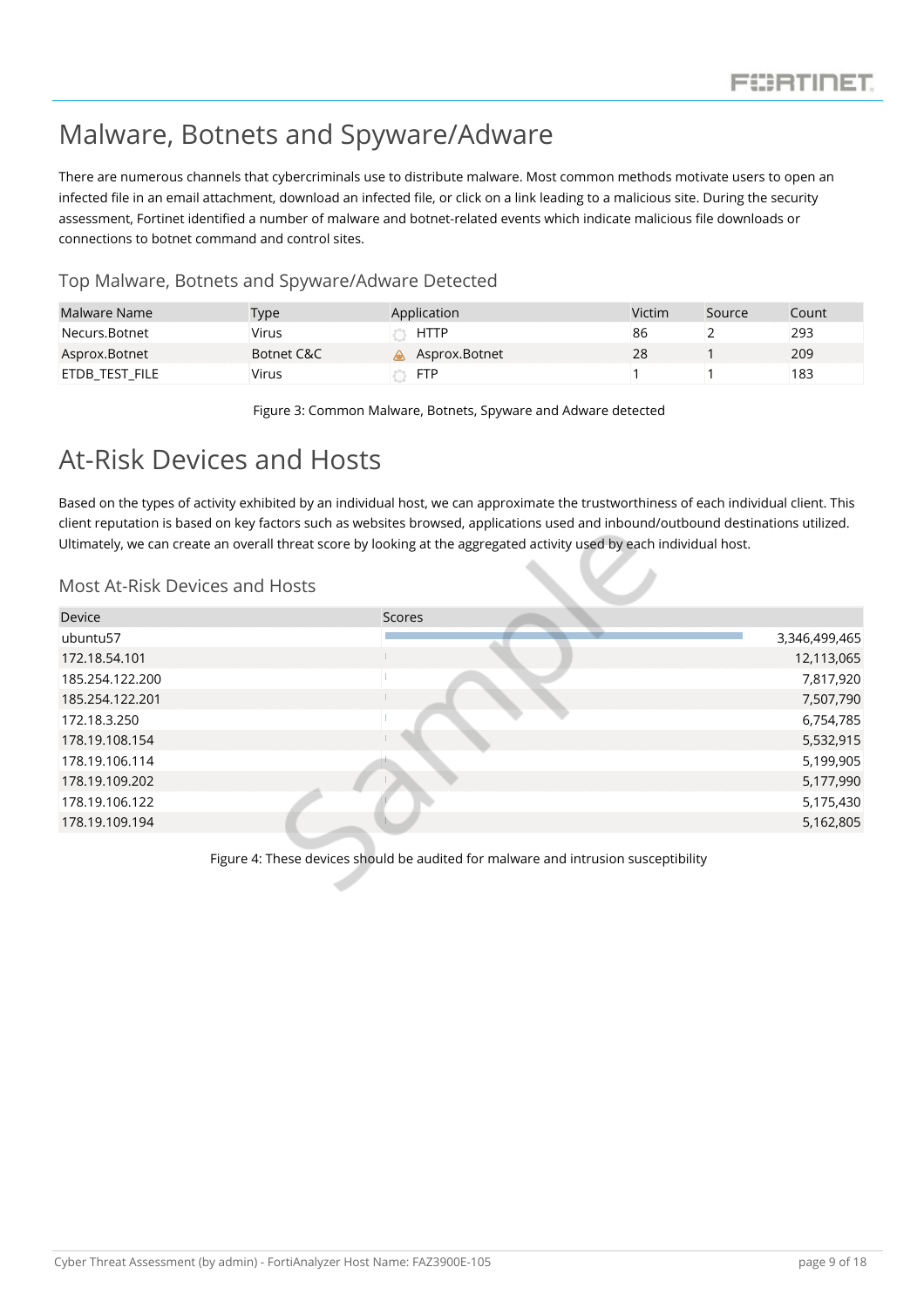### <span id="page-10-0"></span>Encrypted Web Traffic

From a security perspective, it's important to visualize how much of your web-based traffic is encrypted. Encrypted traffic poses very real challenges for enterprises who want to ensure that those same applications are not being used for malicious purposes, including data exfiltration. Ideally, your firewall can inspect encrypted traffic at high speeds - this is why performance and hardware/ASIC offloading are key when evaluating a firewall.

#### <span id="page-10-1"></span>HTTPS vs. HTTP Traffic Ratio



### <span id="page-10-2"></span>Top Source Country/Region

By looking at IP source traffic, we can determine the originating country/region of any particular request. Certain botnets, command and control functions, and even remote access can be session heavy and indicative of targeted attacks or persistent threats from nation-states. This chart is representative of country-based traffic - activity from specific originating nations may be anomalous and warrant further investigation.

#### <span id="page-10-3"></span>Top Source Country/Region

| Country/Region            | Bandwidth |
|---------------------------|-----------|
| <b>United States</b>      | 2.24 GB   |
| Japan                     | $1.66$ GB |
| Canada                    | 520.09 MB |
| <b>Russian Federation</b> | 150.41 MB |
| Switzerland               | 34.89 MB  |
| China                     | 30.47 MB  |
| Malaysia                  | 29.39 MB  |
| Italy                     | 29.28 MB  |
| Mexico                    | 23.90 MB  |
| United Kingdom            | 11.36 MB  |
|                           |           |

Figure 5: Activity originating from these country/region should be audited for expected traffic sources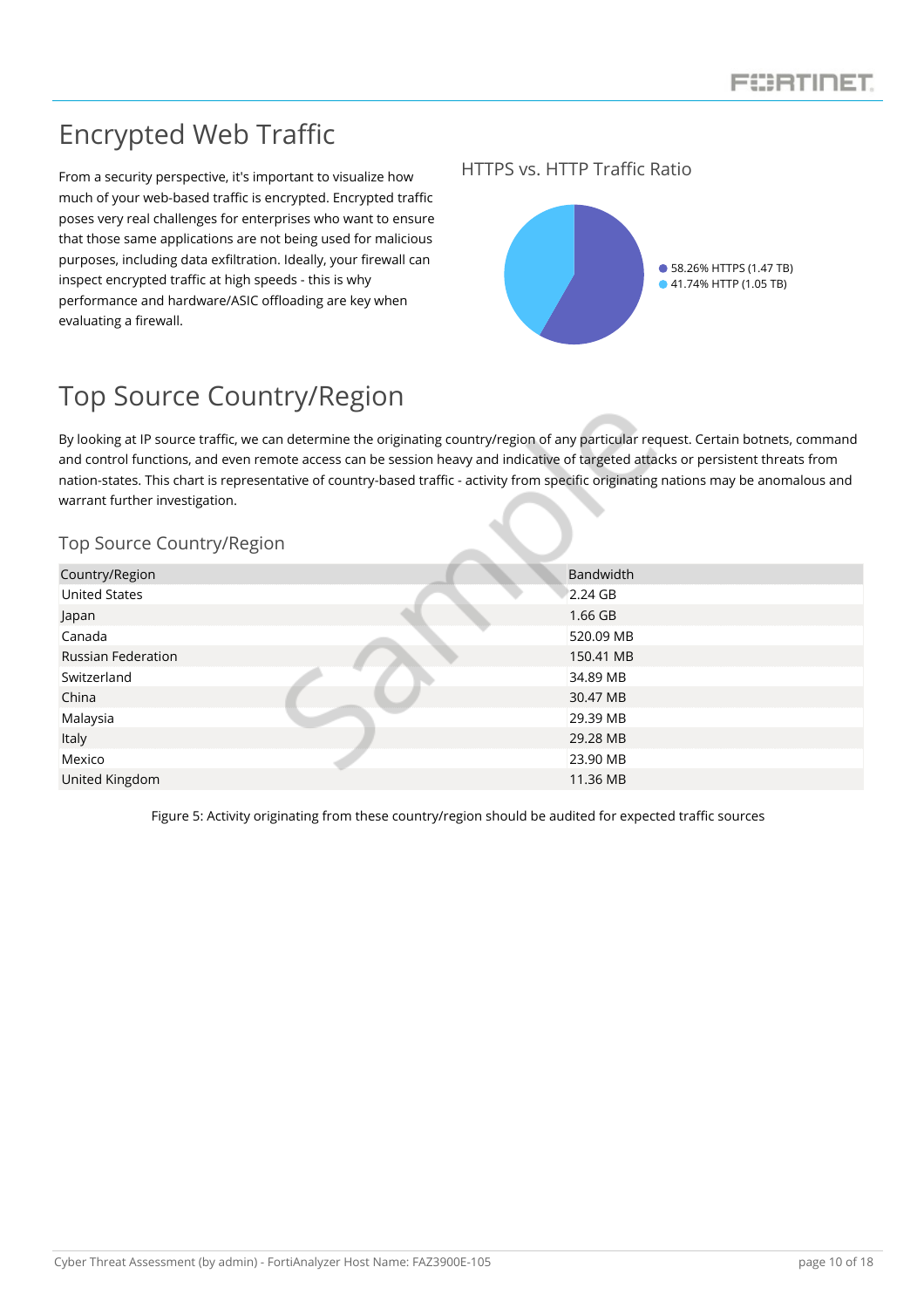## <span id="page-11-1"></span><span id="page-11-0"></span>User Productivity Application Usage

The FortiGuard research team categorizes applications into different categories based on the application behavioral characteristics, underlying technology, and the related traffic transaction characteristics. The categories allow for better application control. FortiGuard maintains thousands of application sensors and can even perform deep application inspection. For example, IT managers can get unprecedented visibility into filenames sent to the cloud or the titles of videos being streamed.

For application category details, see: <http://www.fortiguard.com/encyclopedia/application>

#### <span id="page-11-2"></span>App Categories

| Unknown                                | 33.48% |
|----------------------------------------|--------|
| General.Interest                       | 15.14% |
| Web.Client<br>$\chi^2 \chi^2_{\rm{B}}$ | 13.85% |
| Network.Service                        | 8.27%  |
| Video/Audio                            | 8.05%  |
| <b>O</b> Update                        | 6.12%  |
| Social.Media                           | 4.82%  |
| Email                                  | 2.81%  |
| Proxy                                  | 2.26%  |
| Collaboration                          | 2.25%  |
| Others                                 | 2.96%  |
|                                        |        |



With the proliferation of cloud-based computing, enterprises are increasingly reliant on third parties for infrastructure plumbing. Unfortunately for enterprises, this means that their information is only as secure as the cloud provider's security. In addition, it can often introduce redundancy (if services are already available internally) and increase costs (if not monitored properly).

#### <span id="page-11-3"></span>Cloud Usage (SaaS)



42.36% YouTube (58.45 GB) 13.23% Instagram (18.25 GB) **12.13% Facebook (16.74 GB)** 5.36% LinkedIn (7.40 GB) ● 3.93% Skype (5.42 GB) 3.40% Samsung.Cloud (4.70 GB) **19.60% Others (27.05 GB)** 

The adoption of "infrastructure as a service" (IaaS) platforms is popular and can be very useful when compute resources are limited or have specialized requirements. That said, the effective outsourcing of your infrastructure must be well regulated to prevent misuse. The occasional auditing of IaaS applications can be a useful exercise not only for security purposes, but also to minimize organizational costs associated with pay per use models or recurring subscription fees.

IT managers are often unaware of how many cloud-based services are in use within their organization. Sometimes, these applications can be used to circumvent or even replace corporate infrastructure already available to users in lieu of ease of use. Unfortunately, a potential side effect of this is that your sensitive corporate information could be transferred to the cloud. Accordingly, your data could be exposed if the cloud provider's security infrastructure is breached.

#### <span id="page-11-4"></span>Cloud Usage (IaaS)

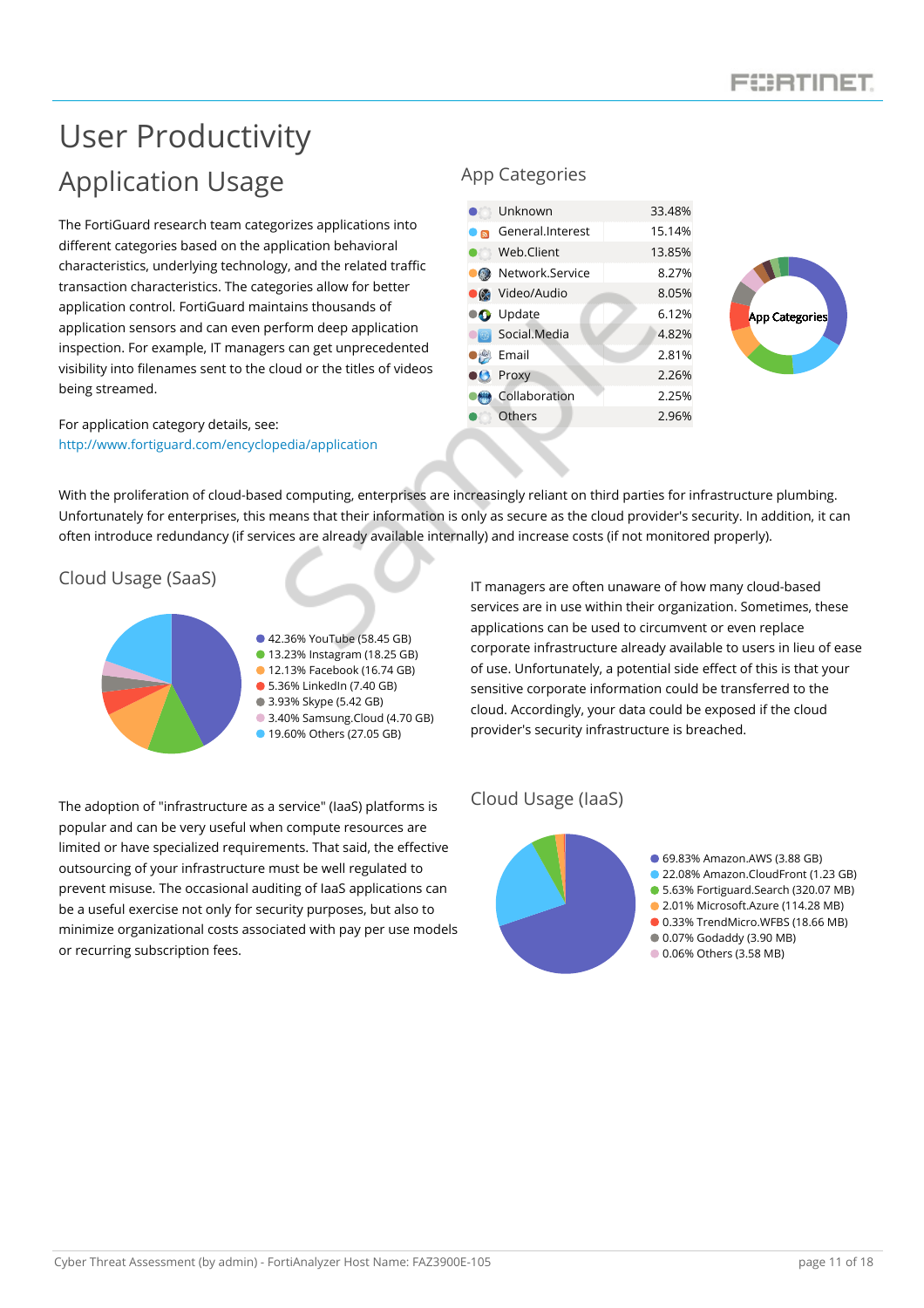### <span id="page-12-0"></span>Application Category Breakdowns

Understanding application subcategories can give invaluable insights into how efficiently your corporate network is operating. Certain application types (such as P2P or gaming applications) are not necessarily conducive to corporate environments and can be blocked or limited in their scope. Other applications may have dual purpose uses (such as video/audio streaming or social media apps) and can be managed accordingly. These charts illustrate application categories sorted by the amount of bandwidth they used during the discovery period.

<span id="page-12-1"></span>

34.95% Instagram (18.25 GB)

- 32.05% Facebook (16.74 GB)
- 14.17% LinkedIn (7.40 GB)
- 5.36% Sina.Services (2.80 GB)
- 3.57% Sina.Weibo (1.87 GB)
- 3.21% Reddit (1.68 GB) **6.68% Others (3.49 GB)**

#### <span id="page-12-3"></span>Top Social Media Applications Top Video/Audio Streaming Applications

<span id="page-12-4"></span><span id="page-12-2"></span>



- **22.66% King.Glory (25.45 MB)**
- 12.19% Addicting.Games (13.69 MB)
- 7.26% WeGame (8.15 MB)
- 7.03% Clash.Of.Clans (7.89 MB)
- 4.77% Apple.Game.Center (5.35 MB)
- 8.47% Others (9.51 MB)

#### <span id="page-12-5"></span>Top Gaming Applications Top Peer to Peer Applications

<span id="page-12-6"></span>

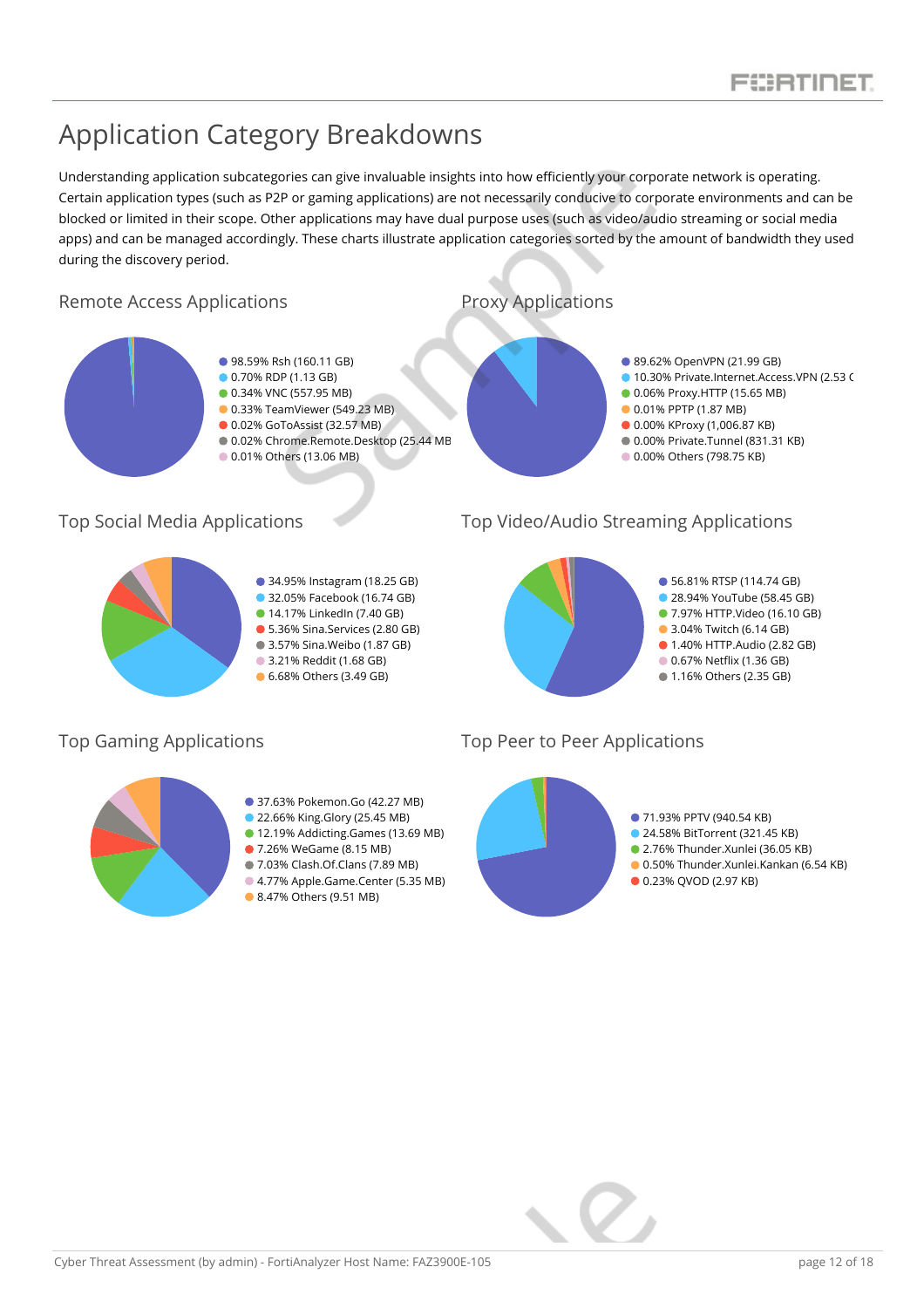### <span id="page-13-0"></span>Web Usage

Web browsing habits can not only be indicative of inefficient use of corporate resources, but can also indicate an inefficient optimization of web filtering policies. It can also give some insight into the general web browsing habits of corporate users and assist in defining corporate compliance guidelines.

#### <span id="page-13-1"></span>Top Web Categories

| <b>URL Category</b>                 | User                     | Count | Bandwidth |
|-------------------------------------|--------------------------|-------|-----------|
| <b>D</b> Unrated                    |                          | 481   | 344.86 KB |
| <b>11</b> Malicious Websites        |                          | 239   | 101.00 KB |
| <b>B</b> Information Technology     |                          | 194   | 395.69 KB |
| <b>R</b> Web Hosting                | $\overline{\phantom{a}}$ | 156   | 2.92 MB   |
| <b>B</b> Search Engines and Portals |                          | 91    | 76.67 KB  |
| <b>A</b> Proxy Avoidance            |                          | 75    | 979.66 KB |
| <b>B</b> Reference                  |                          | 74    | 76.38 KB  |
| <b>B</b> Sports                     |                          | 73    | 73.88 KB  |
| <b>B</b> News and Media             |                          | 68    | 56.26 KB  |
| <b>a</b> Business                   |                          | 67    | 139.24 KB |

In today's network environments, many applications leverage HTTP for communications – even some you wouldn't normally expect. The primary benefit of HTTP is that communication is ubiquitous, universally accepted and (generally) open on most firewalls. For most business-related and whitelisted applications this typically augments communication, but some non-business applications also use HTTP in either unproductive or potentially nefarious ways.

#### <span id="page-13-2"></span>Top Web Applications

| Application               | Sessions   | Bandwidth |
|---------------------------|------------|-----------|
| <b>HTTPS</b>              | 20,590,068 | 1.11 TB   |
| <b>HTTP</b>               | 14,428,443 | 825.80 GB |
| HTTPS.BROWSER             | 2,813,991  | 124.73 GB |
| YouTube                   | 31,588     | 58.45 GB  |
| MS.Windows.Update         | 18,871     | 50.05 GB  |
| Apple.Store               | 820        | 46.66 GB  |
| Wget                      | 3,881      | 35.78 GB  |
| SSL                       | 2,165,597  | 30.54 GB  |
| Apple.Services            | 3,734      | 25.20 GB  |
| HTTP.BROWSER              | 803,108    | 25.01 GB  |
| Instagram                 | 24,133     | 18.25 GB  |
| Facebook                  | 72,244     | 16.73 GB  |
| Microsoft.Exchange.Server | 97,143     | 16.44 GB  |
| HTTP.Video                | 67,474     | 15.89 GB  |
| Adobe.Web                 | 11,833     | 12.13 GB  |
| Google.Services           | 169,834    | 9.94 GB   |
| Google.Play               | 38,777     | 8.28 GB   |
| Apple.Software.Update     | 69         | 7.75 GB   |
| LinkedIn                  | 19,531     | 7.40 GB   |
| Twitch                    | 1,145      | 6.14 GB   |
| HTTP.Segmented.Download   | 3,638      | 5.78 GB   |
| Google.Accounts           | 59,111     | 5.02 GB   |
| Samsung.Cloud             | 4,551      | 4.70 GB   |
| iCloud                    | 38,265     | 4.36 GB   |
| Amazon.AWS                | 35,488     | 3.88 GB   |
|                           |            |           |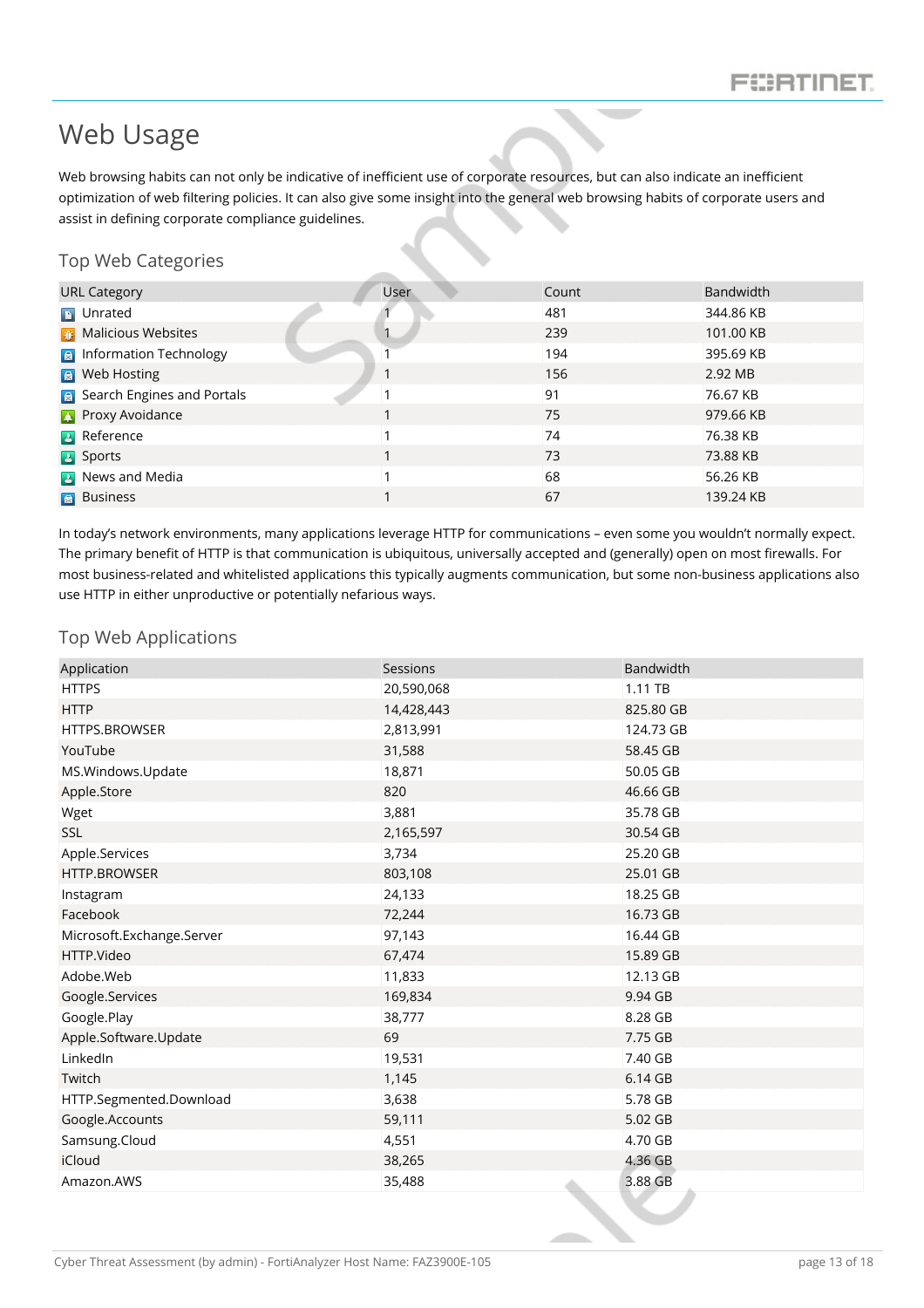$\overline{\phantom{a}}$ 

### <span id="page-14-0"></span>Websites Frequented

Websites browsed are strong indicators of how employees utilizing corporate resources and how applications communicate with specific websites. Analyzing domains accessed can lead to changes in corporate infrastructure such as website blocking, deep application inspection of cloud-based apps and implementation of web traffic acceleration technologies.

#### <span id="page-14-1"></span>Most Visited Web Domains

| Domain           | Category                   | <b>Visits</b> |
|------------------|----------------------------|---------------|
| cl63amgstart.ru  | <b>Malicious Websites</b>  | 210           |
| 174.142.162.241  | <b>D</b> Unrated           | 44            |
| 23.209.27.138    | <b>D</b> Unrated           | 43            |
| www.facebook.com | <b>B</b> Social Networking | 43            |
| 61.135.218.26    | <b>B</b> Reference         | 42            |
| www.games.com    | <b>B</b> Games             | 41            |
| kproxy.com       | <b>Proxy Avoidance</b>     | 40            |
| npchurch.org     | <b>B</b> Global Religion   | 39            |
| 222.73.28.54     | <b>D</b> Unrated           | 37            |
| 212.47.2.77      | Unrated<br><b>D</b>        | 36            |

Estimated browsing times for individual websites can be useful when trying to get an accurate picture of popular websites. Typically, these represent internal web resources such as intranets, but they can occasionally be indicative of excessive behavior. Browse times can be employed to justify the implementation of web caching technologies or help shape organizational corporate use policies.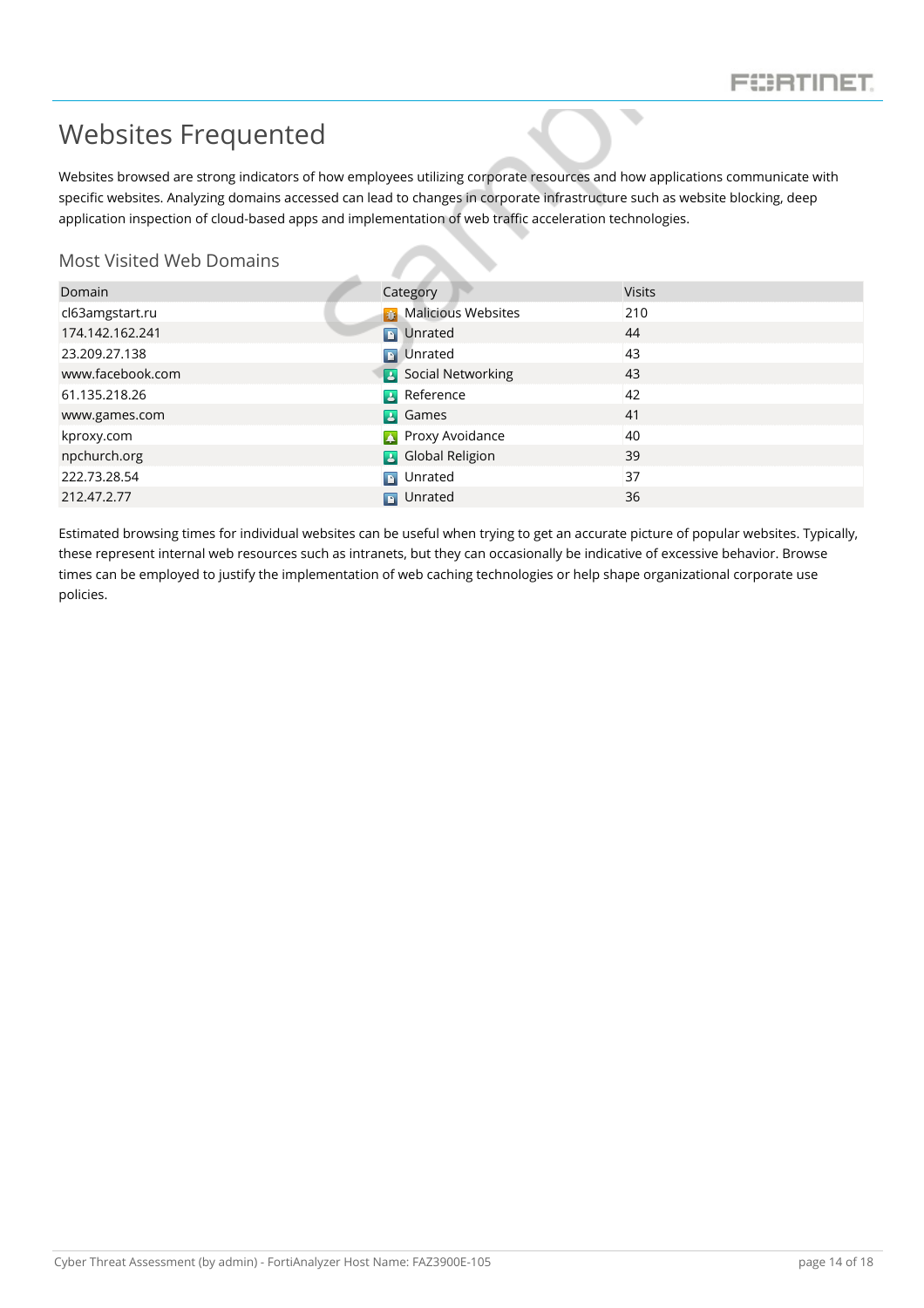### **FORTIFIET**

### <span id="page-15-0"></span>Top Websites by Browsing Time

| <b>Sites</b>               | Category                                        | Browsing Time(hh:mm:ss)     |          |
|----------------------------|-------------------------------------------------|-----------------------------|----------|
| 174.142.162.241            | <b>D</b> Unrated                                |                             | 00:13:22 |
| 212.47.2.77                | Unrated<br>n                                    |                             | 00:11:55 |
| 85.233.168.140             | Web Hosting<br>圖                                |                             | 00:11:24 |
| 140.211.11.131             | <b>Information Technology</b><br>$\blacksquare$ |                             | 00:10:53 |
| 61.135.218.46              | Unrated<br>$\blacksquare$                       |                             | 00:10:51 |
| 157.166.249.10             | News and Media                                  |                             | 00:10:46 |
| 87.106.215.227             | Proxy Avoidance<br>$\Delta$                     |                             | 00:10:29 |
| 23.3.105.200               | Unrated<br>D                                    |                             | 00:10:14 |
| 118.163.113.93             | Unrated<br>B,                                   |                             | 00:09:40 |
| 173.194.33.69              | Search Engines and Portals<br>$\vert$ a         |                             | 00:09:38 |
| 109.200.4.26               | Information Technology                          |                             | 00:08:35 |
| 221.179.190.205            | Unrated<br><b>D</b>                             |                             | 00:08:15 |
| 134.170.0.216              | <b>Information Technology</b><br>圖              |                             | 00:08:10 |
| 173.194.33.86              | Search Engines and Portals<br>$\blacksquare$    |                             | 00:07:42 |
| 103.4.19.166               | Unrated<br>$\blacksquare$                       |                             | 00:04:15 |
| cl63amgstart.ru            | <b>Malicious Websites</b>                       |                             | 00:04:10 |
| 222.73.28.54               | Unrated<br>$\blacksquare$                       |                             | 00:03:22 |
| 188.165.210.111            | Unrated<br>D.                                   |                             | 00:02:53 |
| www.lacoope.com            | Entertainment<br>$\mathbf{A}$                   |                             | 00:02:29 |
| 17.154.66.47               | Unrated<br>$\blacksquare$                       |                             | 00:02:07 |
| 91.216.139.205             | Web Hosting<br>圖                                |                             | 00:01:58 |
| www.associatedgunclubs.org | Sports<br>$\mathbf{a}$                          | <b>The State</b>            | 00:01:49 |
| www.hostway.com.au         | Web Hosting<br>圖                                | <b>The Co</b>               | 00:01:06 |
| 203.90.242.122             | Unrated<br>$\blacksquare$                       | <b>The Second</b>           | 00:01:02 |
| 61.135.218.26              | Reference<br>$\mathbf{2}$                       | <b>The Co</b>               | 00:01:00 |
| www.tata.com               | <b>Business</b><br>圖                            | ▔                           | 00:00:58 |
| npchurch.org               | <b>Global Religion</b><br>$\blacktriangle$      | $\mathcal{L}^{\text{max}}$  | 00:00:58 |
| www.facebook.com           | Social Networking<br>$\mathbf{A}$               | $\Box$                      | 00:00:58 |
| 123.125.115.75             | <b>Information Technology</b><br>■              | $\mathcal{L}^{\text{max}}$  | 00:00:56 |
| kproxy.com                 | Proxy Avoidance                                 | $\Box$                      | 00:00:56 |
| hin.com                    | Health and Wellness                             | $\mathcal{L}_{\text{max}}$  | 00:00:53 |
| 89.200.143.100             | Unrated<br>P.                                   | $\overline{\phantom{0}}$    | 00:00:53 |
| 23.209.27.138              | Unrated<br>$\blacksquare$                       | <b>Contract</b>             | 00:00:51 |
| www.toyota.com             | Personal Vehicles                               | $\Box$                      | 00:00:51 |
| www.thegreenestdollar.com  | Personal Websites and Blogs                     | $\sim$                      | 00:00:50 |
| www.findaproperty.com      | Real Estate                                     | $\blacksquare$              | 00:00:50 |
| www.carpenters310.org      | <b>General Organizations</b><br>$\blacksquare$  | $\mathcal{L}_{\mathcal{A}}$ | 00:00:47 |
| www.magic-mushrooms.net    | Drug Abuse<br>$\Delta$                          | $\Box$                      | 00:00:46 |
| www.monster.ca             | Job Search<br>$\mathbf{A}$                      | $\mathcal{L}_{\mathcal{A}}$ | 00:00:45 |
| www.dininginfrance.com     | <b>Restaurant and Dining</b><br>$\mathbf{B}$    | $\Box$                      | 00:00:45 |
| www.itradecimb.com         | <b>Brokerage and Trading</b>                    | $\sim$                      | 00:00:44 |
| www.gmail.com              | Web-based Email                                 | $\Box$                      | 00:00:44 |
| www.amazon.com             | Shopping<br>$\mathbf{a}$                        | $\sim$                      | 00:00:44 |
| doc.google.com             | <b>Web-based Applications</b>                   | $\Box$                      | 00:00:43 |
| www.games.com              | Games<br>$\mathbf{a}$                           | $\sim$                      | 00:00:42 |
| www.meebo.com              | Web Chat                                        | $\Box$                      | 00:00:41 |
| www.yahoo.com              | Search Engines and Portals                      | $\sim$                      | 00:00:40 |
| www.cnn.com                | News and Media<br>$\mathbf{A}$                  | $\Box$                      | 00:00:40 |
| www.literacycenter.net     | Child Education<br>$\mathbf{a}$                 | $\sim$                      | 00:00:40 |
| 141.101.115.20             | Web Hosting<br>$\vert$ a                        | $\Box$                      | 00:00:39 |
|                            |                                                 |                             |          |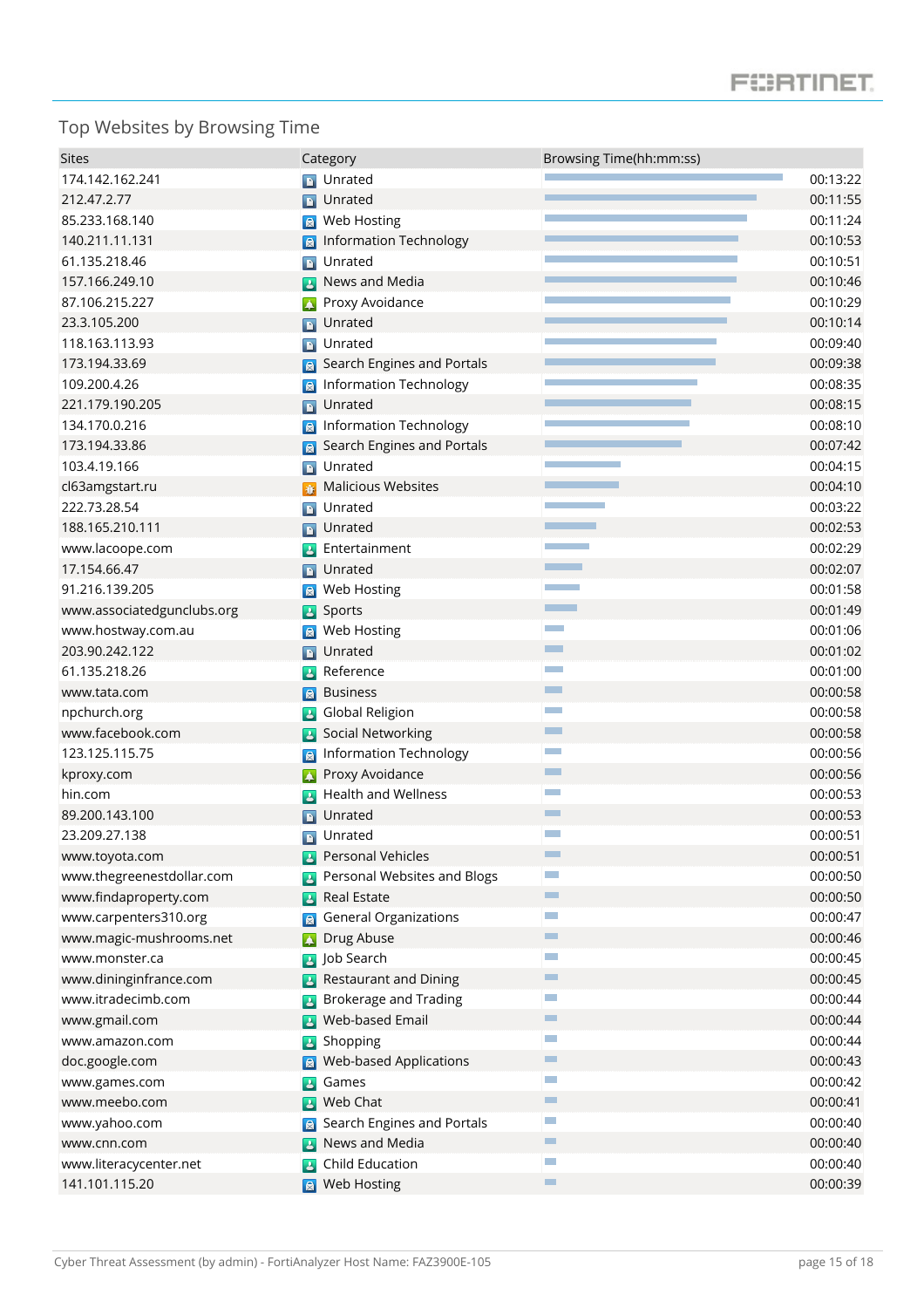## <span id="page-16-1"></span><span id="page-16-0"></span>Network Utilization Bandwidth

<span id="page-16-2"></span>Average Bandwidth by Hour

By looking at bandwidth usage when distributed over an average day, administrators can better understand their organizational ISP connection and interface speed requirements. Bandwidth can also be optimized on an application basis (using throttling), specific users can be prioritized during peak traffic times, and updates can be rescheduled outside of working hours.

#### $\phi_{\rm op}^{\rm{O}}$ 02:00 04:00 06:00 08:00 10:00 **2:00 14:00** 16:00 18:00 **20:00** 22:00 2 TB 4 TB 6 TB 8 TB 10 TB

One of the most telling ways to analyze bandwidth is by looking at destinations and sources generating the most traffic. Common destination sites (e.g. external websites), such as those for OS/firmware updates, can be throttled to allow prioritized, business critical traffic. Internally, high traffic hosts can be optimized through traffic shaping or corporate use policies.

#### <span id="page-16-3"></span>Top Bandwidth Consuming Sources/Destinations

| Host Name                              | <b>Bandwidth</b>                                                                                                                     |
|----------------------------------------|--------------------------------------------------------------------------------------------------------------------------------------|
| fortinet-ca2.fortinet.com              | 8.37 GB                                                                                                                              |
| 96.45.33.73                            | $2.55$ GB                                                                                                                            |
| r2---sn-5aanugx5h-t0ae.googlevideo.com | $1.30$ GB                                                                                                                            |
| 96.45.33.64                            | 1.09 GB                                                                                                                              |
| r2---sn-uxa0n-t8gs.gvt1.com            | 1,012.49 MB<br><b>Contract Contract Contract Contract Contract Contract Contract Contract Contract Contract Contract Contract Co</b> |
| r3---sn-uxa0n-t8gz.gvt1.com            | 907.15 MB<br><b>Service Service</b>                                                                                                  |
| support.fortinet.com                   | 780.48 MB                                                                                                                            |
| r3---sn-5aanugx5h-t0ae.googlevideo.com | <b>Contract Contract Contract Contract Contract Contract Contract Contract Contract Contract Contract Contract Co</b><br>704.17 MB   |
| www.googleapis.com                     | 596.39 MB                                                                                                                            |
| filestore.fortinet.com                 | 554.23 MB                                                                                                                            |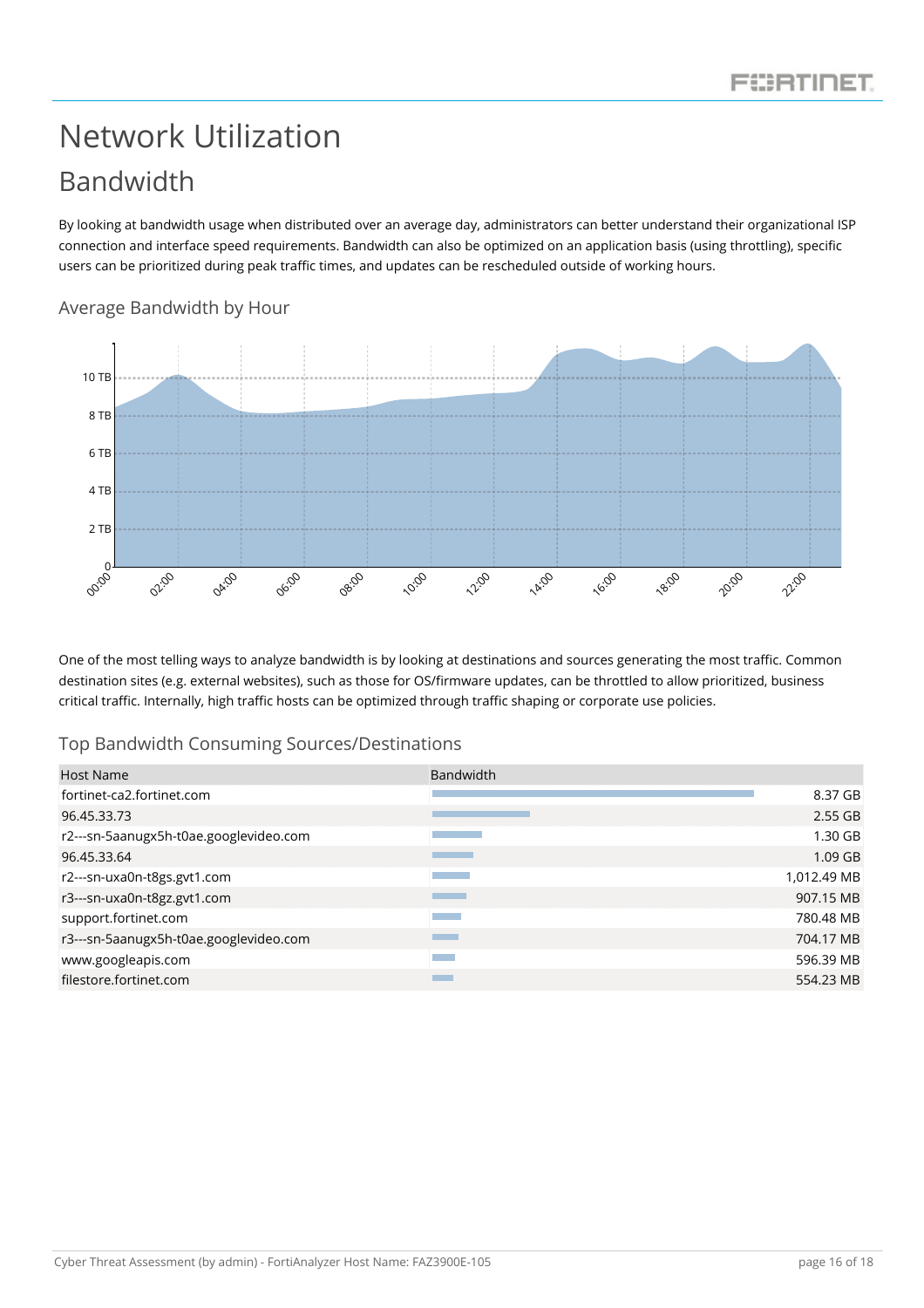### <span id="page-17-0"></span>FortiGuard Security and Services

Knowledge of the threat landscape combined with the ability to respond quickly at multiple levels is the foundation for providing effective security. Hundreds of researchers at FortiGuard Labs scour the cyber landscape every day to discover emerging threats and develop effective countermeasures to protect organizations around the world. They are the reason FortiGuard is credited with over 250 zero-day and vulnerability discoveries and why Fortinet security solutions score so high in real-world security effectiveness tests at NSS Labs, Virus Bulletin, AV Comparatives, and more.



#### **Next Generation Application Control & IPS**

Application control and intrusion prevention (IPS) are foundational security technologies in a next generation firewall like the FortiGate. Organizations worldwide use FortiGuard application control and IPS in the FortiGate platform to manage their applications and block network intrusions (every minute of every day FortiGuard blocks ~470,000 intrusion attempts). FortiGates running application control and IPS are tested for effectiveness in industry comparison tests by NSS Labs and consistently receive Recommended ratings.



#### **Web Filtering**

Every minute of every day FortiGuard Labs processes approximately 43M URL categorization requests and blocks 160k malicious websites. The Web Filtering service rates over 250M websites and delivers nearly 1.5M new URL ratings every week. FortiGuard is the only VBWeb certified web filtering solution - blocking 97.7% of direct malware downloads in 2016 tests.



#### **AntiVirus and Mobile Security**

Every minute of every day FortiGuard Labs neutralizes approximately 95,000 malware programs targeting traditional, mobile and IoT platforms. Patented technologies enable FortiGuard antivirus to identify thousands of current and future malware variants with a single signature – optimizing both security effectiveness and performance. Fortinet consistently receives superior effectiveness results in industry testing with Virus Bulletin and AV Comparatives



#### **AntiSpam**

Every minute of every day FortiGuard Labs blocks approximately 21,000 spam emails and each week the Labs deliver approximately 46M new and updated spam rules. Email is the #1 vector for the start of an advanced attack on an organization so highly effective antispam is a key part of a security strategy.



#### **Advanced Threat Protection (FortiSandbox)**

Thousands of organizations around the world leverage FortiSandbox to identify advanced threats. FortiSandbox consistently receives a Recommended rating for breach detection systems from NSS Labs in industry tests and in 2015 NSS Labs tests achieved a 97%+ breach detection rating.



#### **IP Reputation**

Every minute of every day FortiGuard Labs blocks approximately 32,000 botnet command & control communication attempts. A key part of the attack kill chain on an organization is when the threat communicates with a command & control server – either to download additional threats or to exfiltrate stolen data. IP and Domain address reputation blocks this communication, neutralizing threats.